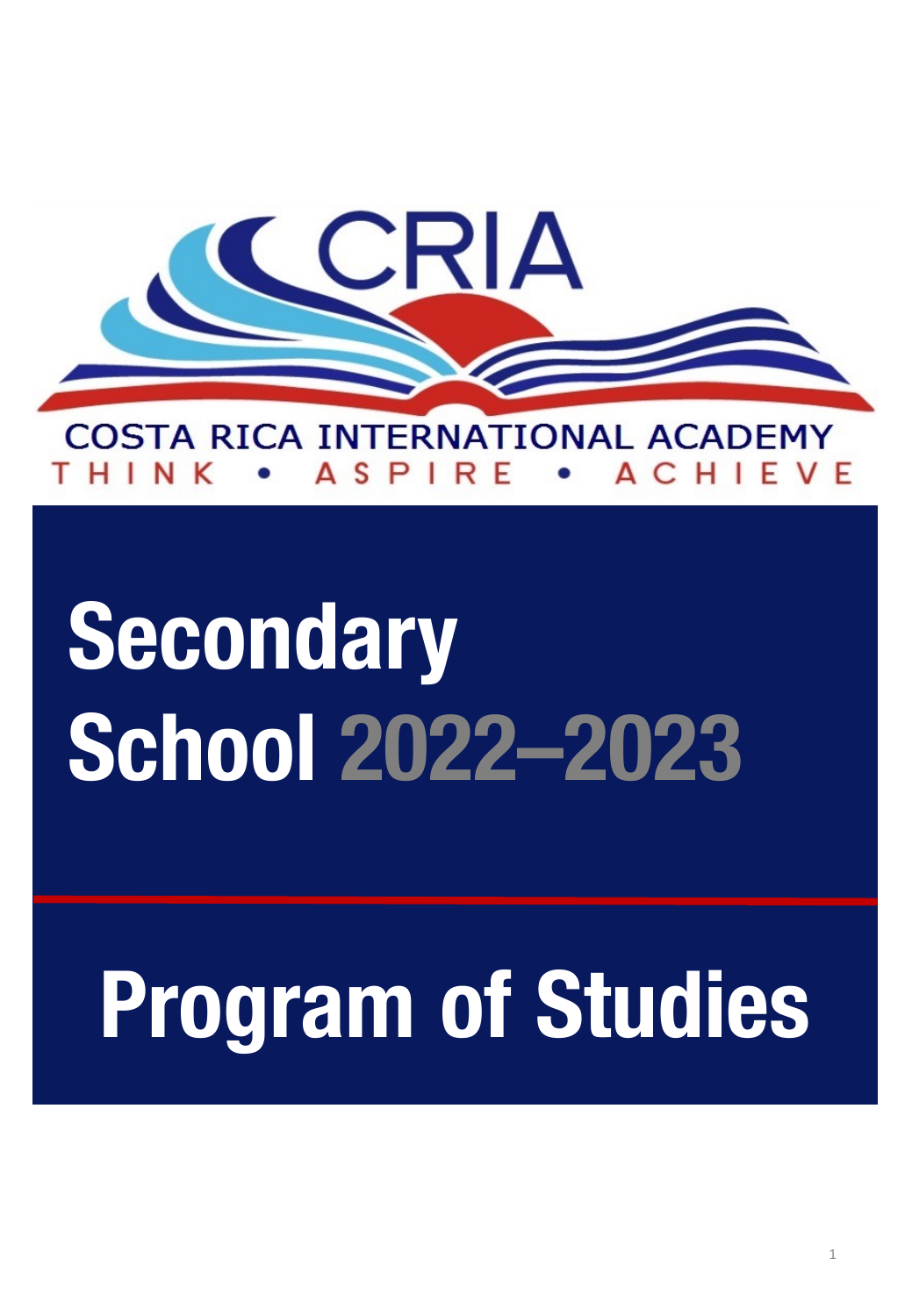| High School Graduation Requirements3                                                                                                                                                                                                                              |
|-------------------------------------------------------------------------------------------------------------------------------------------------------------------------------------------------------------------------------------------------------------------|
| <b>ENGLISH</b><br><b>English Course Pathway</b><br>English 6<br>English 7<br>English 8<br>English 9: World Literature<br>English 10: World Literature<br>English 11: American Literature<br>English 12: British Literature<br>AP English Literature & Composition |
| . 9<br>SOCIAL SCIENCES<br>Social Science Course Pathway<br>Early World History 6<br>World Geography and Cultures 7<br>Early U.S. History 8<br><b>Early World History</b><br><b>World Geography</b><br><b>AP Macroeconomics</b><br>AP Psychology                   |
| MATHEMATICS<br>14<br>Mathematics Course Pathway<br>Math 6<br>Math 7<br>Pre-Algebra 7<br>Math 8<br>Algebra I<br>Geometry<br>Algebra II<br><b>Pre-Calculus</b><br><b>AP Calculus</b><br><b>AP Statistics</b>                                                        |
| SCIENCE<br><b>Science Course Pathway</b><br>Science 6<br>Science 7<br>Science 8<br><b>Biology</b><br>Chemistry<br><b>Physics</b><br>Human Anatomy & Physiology<br>AP Physics 1                                                                                    |
| SPANISH<br>. 27<br>Spanish Course Pathway<br>Spanish 1<br>Spanish 2<br>Spanish 3<br>Spanish 4<br>AP Spanish Language & Culture                                                                                                                                    |

# Introduction

This Secondary School Program of Studies booklet is intended to provide valuable information to allow students and parents to make selections that will best prepare for future success. It has been designed to explain the rich variety of challenging and rigorous choices available.

# Mission

Costa Rica International Academy, a U.S. accredited college preparatory school serving an international community, inspires a passion for learning and provides children with the skills, values, and courage to become responsible leaders in their communities and the world.

# Vision

We aspire to be a world-class international school with a culture of high expectations, high performance and accountability.



| Art 6-8<br>Art 9-12                                                                                                       |
|---------------------------------------------------------------------------------------------------------------------------|
| PHYSICAL EDUCATION33<br>PE 6-8<br>PE 9-12                                                                                 |
| ENRICHMENT ELECTIVES<br>35<br>Health 6-10<br><b>Personal Finance</b><br><b>Computer Applications</b><br>Independent Study |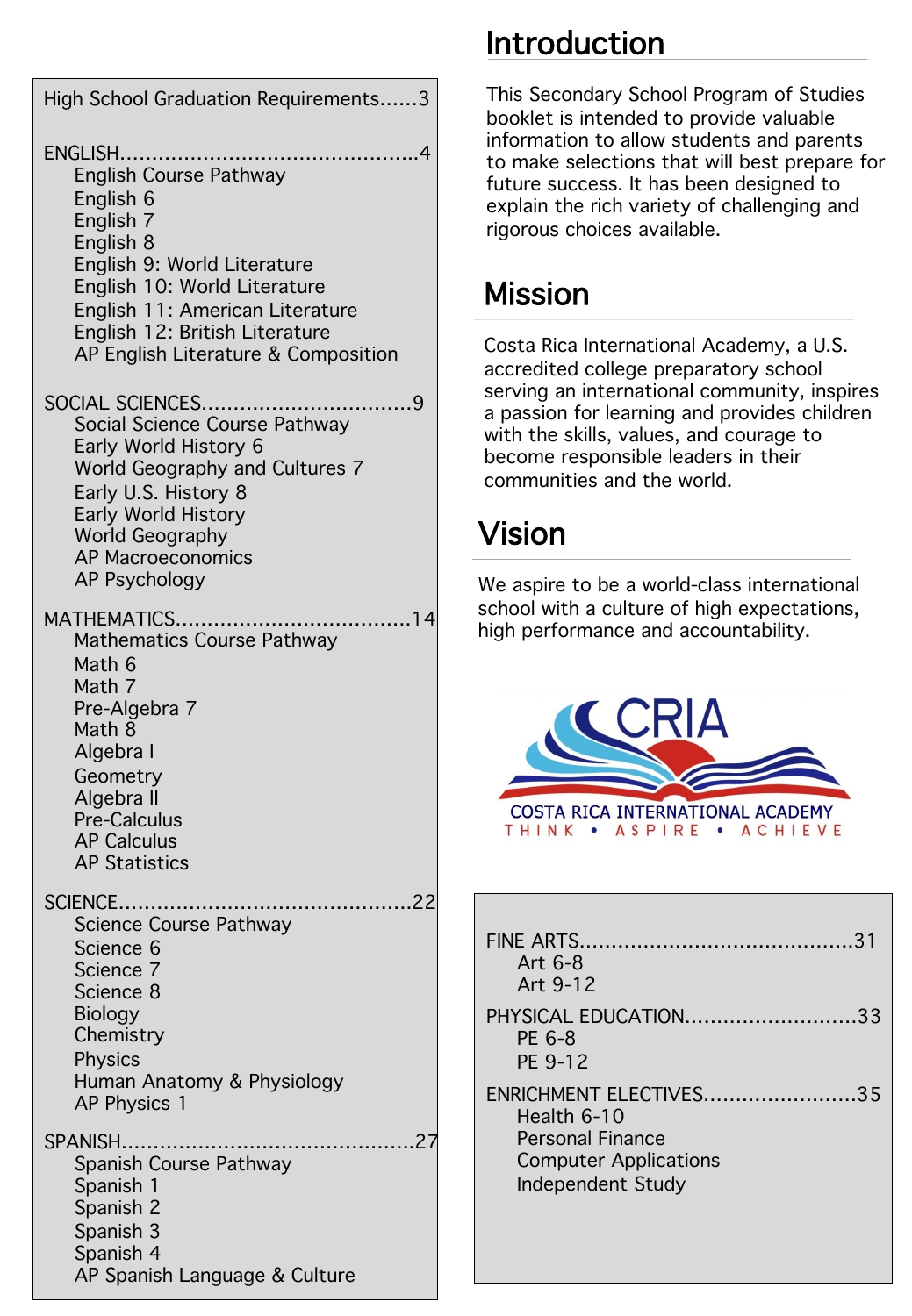# High School Graduation Requirements

| Minimum Credits Required for Graduation |    |                                                                                                                                                                          |  |  |  |  |
|-----------------------------------------|----|--------------------------------------------------------------------------------------------------------------------------------------------------------------------------|--|--|--|--|
| English                                 | 4  | English 9, English 10,<br>American Literature, British<br>Literature, or AP language<br>arts courses                                                                     |  |  |  |  |
| <b>Social</b><br>Science                | 3  | Early World History 9,<br>Modern World History 10,<br>Modern World Geography,<br>AP Economics, AP<br>Psychology                                                          |  |  |  |  |
| <b>Mathematics</b>                      | 3* | Algebra I, Geometry,<br>Algebra II, Pre-Calculus, AP<br>Calculus AB, AP Statistics                                                                                       |  |  |  |  |
| Science                                 | 3  | Biology, Chemistry, Physics<br>are required courses,<br>Human Anatomy, AP<br>Physics, or other science<br>courses (two courses<br>must include laboratory<br>experience) |  |  |  |  |
| Languages                               | 3  | Spanish: Spanish I – IV, AP<br>Spanish Language &<br>Culture, or other foreign<br>language courses; Spanish<br>is required in Gds 9-11                                   |  |  |  |  |
| Fine Arts                               |    | Art, Music                                                                                                                                                               |  |  |  |  |
| Physical<br><b>Education</b>            | 1  | <b>Physical Education 9-12</b>                                                                                                                                           |  |  |  |  |
| Core<br><b>Electives</b>                | 6  | Elective credits may be<br>chosen from previously<br>listed courses, enrichment<br>electives, and online<br>providers such as K12 and<br>Edgenuity                       |  |  |  |  |
| <b>TOTAL</b>                            | 24 | CRIA accepts 7 credits from<br>Gd. 9 and 6 from Grades 10-<br>11 for students transferring<br>from other schools.                                                        |  |  |  |  |

# Service Learning Implementation

Students must serve a minimum number of hours of community service as a requirement of graduation from Costa Rica International Academy. A minimum of 10 hours is required per year. The end-of-year CRIA Report Card and Transcript will reflect the successful or unsuccessful completion of required community service hours.

Please see the Community Service Policy for more details.

# High School Credit Earned in Middle School

A student is eligible to earn a high school math credit if Algebra 1 is taken in 8th grade. CRIA does not offer any other high school courses in middle school and will accept only 1 HS math credit earned in 8<sup>th</sup> grade.

# Advanced Placement Courses

AP courses are demanding, and challenging courses intended for students who demonstrate potential for college level work. Prerequisites are required for all AP courses, which can be found in the course description. Many universities and colleges grant advanced standing and/or college credit on the basis of how well a student performs on the AP exam.

# FARO Test

All CRIA students in 11th grade will be required to sit for the FARO exam from MEP near the end of the year. 2022 will be the first year this test is required. More information will be forthcoming.

\* Several colleges and universities require 4 years of mathematics. Please visit the university website for clarification.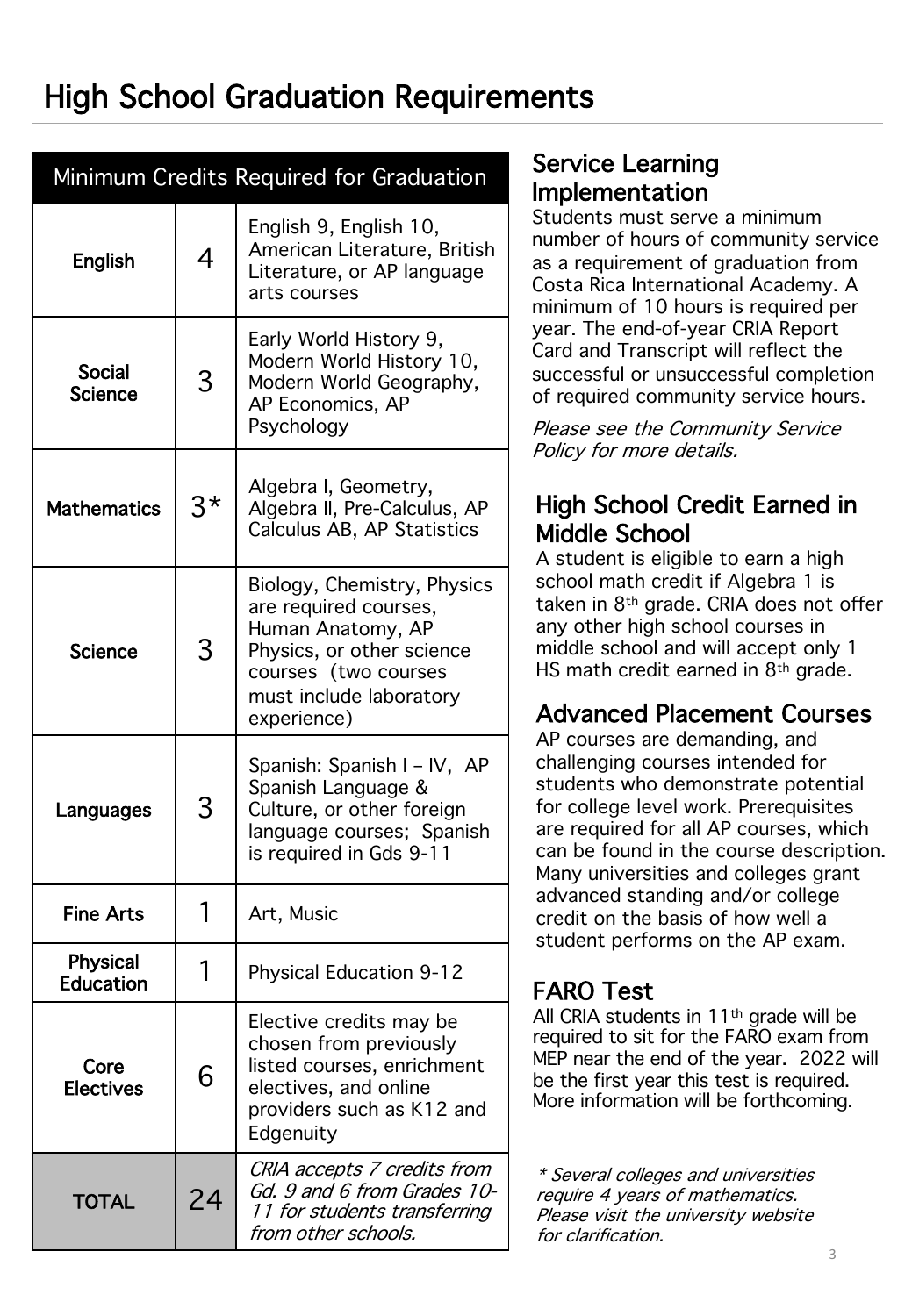### English Graduation Requirements – 4 credits

- English 9
- English 10
- English 11 (or an AP English)
- English 12 (or an AP English)

Essential to any society are its language and literature. They define and connect us as people. They enable us to preserve traditions, to create and maintain community, and to envision the future. Strong literacy skills in reading, writing, listening, and speaking are critical to career and college success. The program of studies in English is designed to cultivate in each of our students proficiency in and appreciation of language and literature. Texts selected for study reflect a variety of genres, cultures, and time periods. Texts are selected based on complexity and literary merit.

Through their experiences in the English classroom, students develop voice, refine the knowledge and skills necessary for achieving high standards, participate in a community of learners, and expand the scope of their lives.

|         | 6 <sup>th</sup> | 7th     | 8 <sup>th</sup> | <b>9th</b>       | 10 <sup>th</sup> | 11 <sup>th</sup>                                              | 12th                                                                |
|---------|-----------------|---------|-----------------|------------------|------------------|---------------------------------------------------------------|---------------------------------------------------------------------|
| Pathway | Grade 6         | Grade 7 | Grade 8         | <b>World Lit</b> | World Lit        | American<br>Literature<br>AP English<br>Literature<br>& Comp. | <b>British</b><br>Literature<br>AP English<br>Literature<br>& Comp. |

# CRIA's English Course Pathway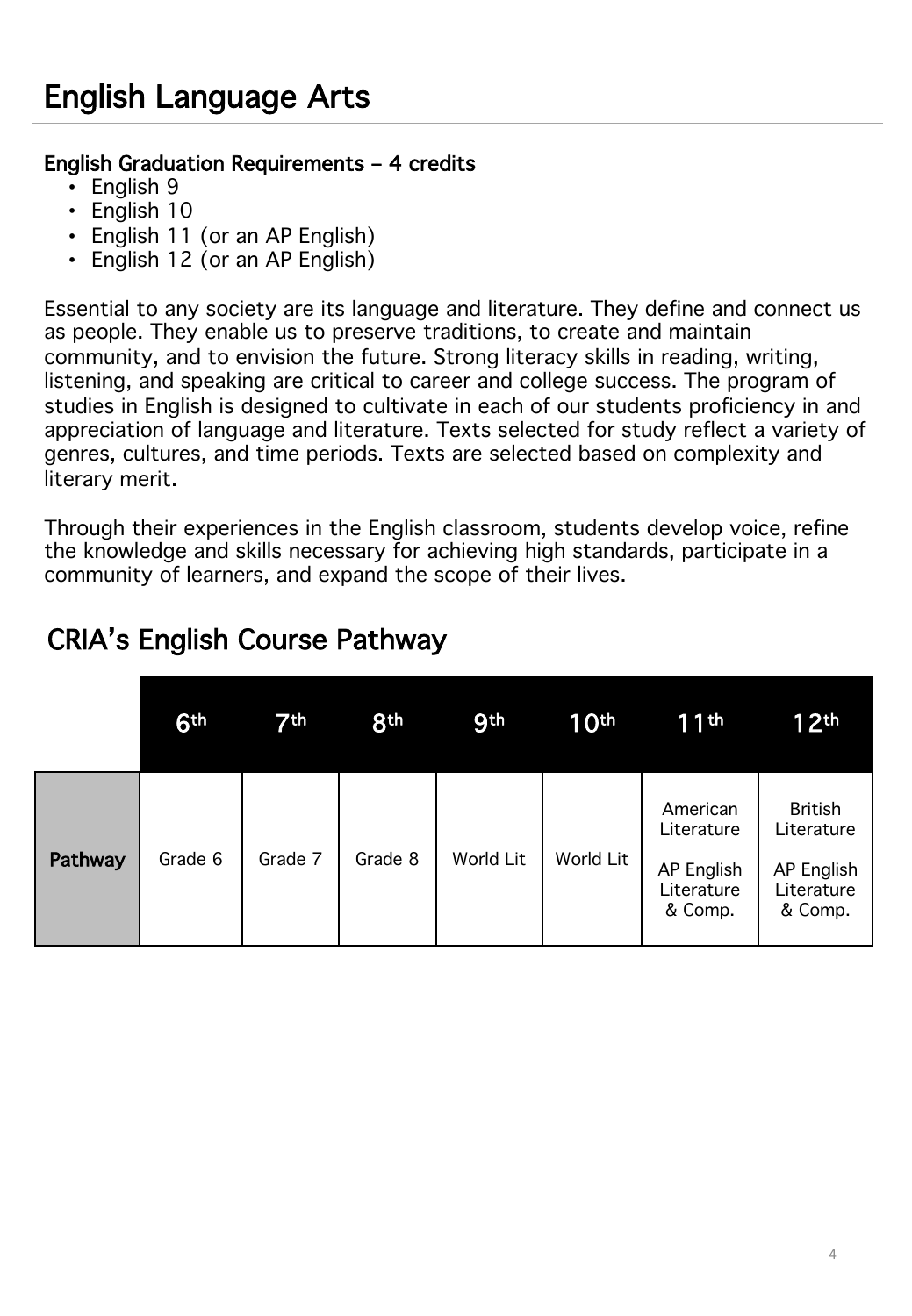# ENGLISH 6

#### Prerequisite: English 5

#### **CONTENT**

In sixth grade, students continue to build upon skills previously taught in earlier grades. There is a continued emphasis on reading comprehension by comparing fiction and nonfiction texts. In fiction texts, students will identify elements of narrative structure including identifying theme and analyzing figurative language. In sixth grade, there is an increased emphasis on nonfiction reading by creating objective summaries and drawing inferences using textual evidence. The student will begin the study of word origins and continue vocabulary development. The student will also plan, draft, revise, and edit writing in a variety of forms with an emphasis on narrative and reflective writing. Students will continue to deliver multimodal presentations individually and in collaborative groups. Students will also interpret information presented in diverse media formats. The student will find, evaluate, and select appropriate resources for a research product and cite both primary and secondary sources. As in earlier grades, the meaning and consequences of plagiarism will be stressed.

# ENGLISH 7

#### Prerequisite: English 6

#### **CONTENT**

In seventh grade, students continue to build upon skills previously taught in earlier grades. There is a continued emphasis on reading comprehension by comparing fiction and nonfiction texts. In fiction texts, students will identify elements of a variety of genres while focusing on an author's style. In seventh grade, there is an increased emphasis on nonfiction reading, and students will identify the source, point-of-view, and purpose of texts. The student will continue the study of word origins and roots and begin identifying connotations. The student will also plan, draft, revise, and edit writing in a variety of forms with an emphasis on expository and persuasive writing. Students will write to develop and modify a central idea, tone, and voice to fit the audience and purpose. Students will continue to deliver multimodal presentations individually and in collaborative groups. Students will also interpret information presented in diverse media formats. Students share responsibility for collaborative work, as both a contributor and a facilitator, while working for consensus to accomplish goals. The student will apply research techniques to quote, summarize, and paraphrase research findings while properly citing sources. As in earlier grades, the meaning and consequences of plagiarism will be stressed.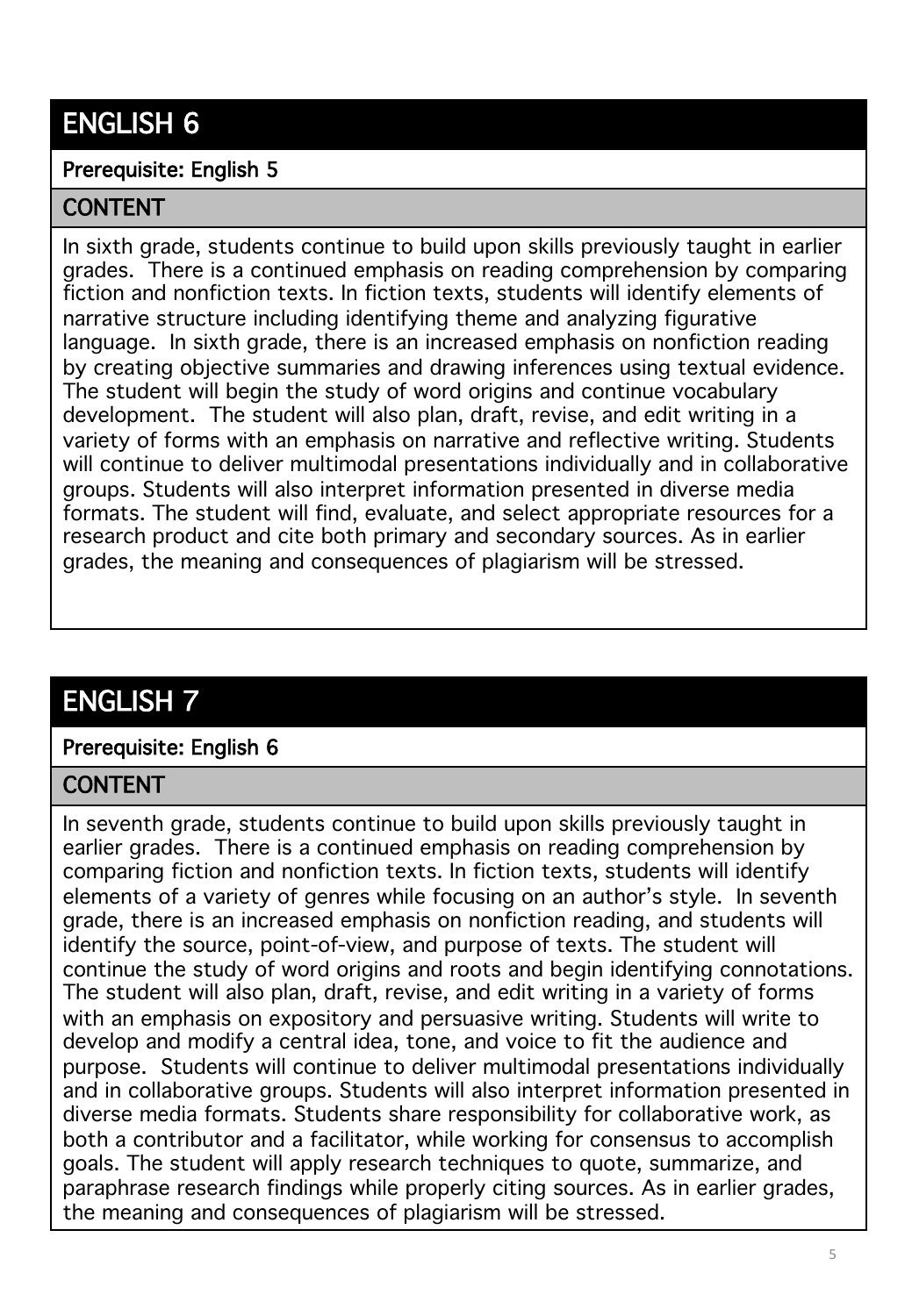# ENGLISH 8

#### Prerequisite: English 7

### **CONTENT**

In eighth grade, students continue to build upon skills previously learned in earlier grades. There is a continued emphasis on reading comprehension by comparing fiction and nonfiction texts. In fiction texts, students will explain the development of theme(s), and compare/contrast authors' styles. In eighth grade, there will be an increased emphasis on nonfiction reading, and students will analyze authors' qualifications, point-of-view, and style. The student will continue the study of word origins, roots, connotations, and denotations. The student will also plan, draft, revise, and edit while writing in a variety of forms with an emphasis on expository and persuasive writing. Students will compose a thesis statement and defend a position with reasons and evidence. Students will evaluate, analyze, develop, and produce media messages. Students will create multimodal presentations that include different points-of-view, and collaborate with others to exchange ideas, make decisions, and solve problems. The student will apply research techniques to analyze information gathered from diverse sources by identifying misconceptions and possible bias. Students will also cite primary and secondary sources using either MLA or APA style sheet. As in earlier grades, the meaning and consequences of plagiarism will be stressed.

# ENGLISH 9: World Literature **1.0** Credit

6

# Prerequisite: English 8

# **CONTENT**

In ninth grade, students continue to build upon skills previously learned in earlier grades. There is a continued emphasis on reading comprehension by comparing fiction and nonfiction texts. In fiction texts, students will apply knowledge of literary terms and analyze a variety of genres. In ninth grade there will be an increased emphasis on nonfiction reading, and students will make inferences and draw conclusions using explicit and implied textual evidence. The student will continue to expand vocabulary using the structural analysis of roots and affixes to understand complex words. The student will also plan, draft, revise, and edit while writing in a variety of forms with an emphasis on analysis and persuasion while defending a position using counterclaims, reasons and evidence from credible sources. Students will analyze and interpret the social, commercial, and/or political motives behind media messages. Students will use multimodal tools to create presentations both independently and in small groups. The student will apply research techniques to analyze information gathered from diverse sources by identifying misconceptions, and possible bias citing both quoted and paraphrased information using either MLA or APA style. Students will continue to work in collaborative groups assisting with setting rules and working toward consensus.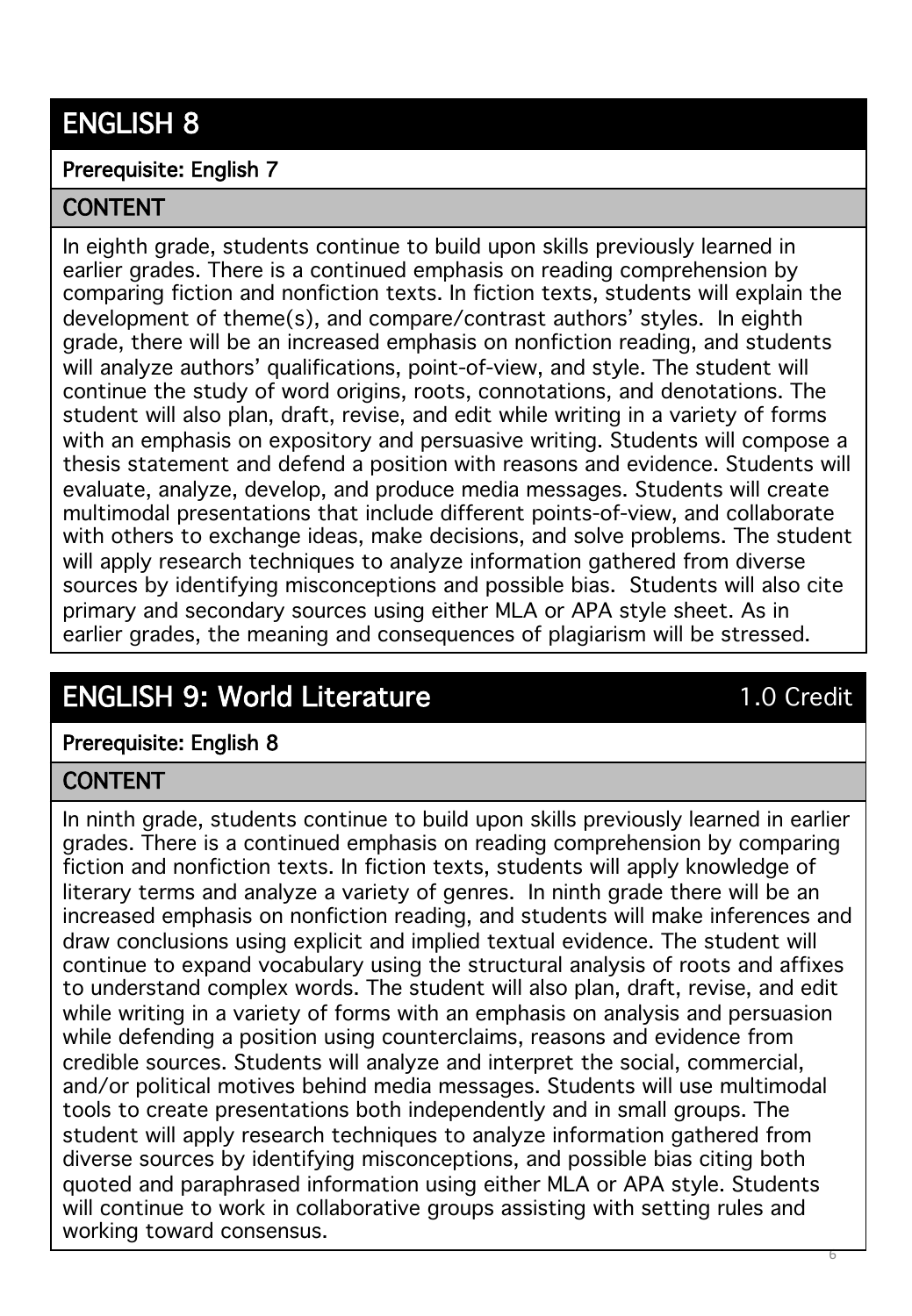#### Prerequisite: English 9

#### CONTENT

In tenth grade, students continue to build upon skills learned in earlier grades. There is a sustained emphasis on reading comprehension by comparing fiction and nonfiction texts. Students will analyze the cultural and social function and universal themes of fictional texts from different cultures. Tenth grade students will analyze and synthesize information from nonfiction texts to solve problems, answer questions, and generate new knowledge. The student will continue development of vocabulary, with attention to connotations, idioms, classical allusions, and figurative language. The student will continue to use the writing process to write/compose with an emphasis on persuasion and analysis while showing relationships among claims, reasons, and evidence from reliable sources. The student will create media messages and analyze the cause and effect relationships between mass media coverage and public opinion trends. Students will continue to use multimodal tools to create presentations both independently and in small groups. The student will continue to build research skills presenting information gathered from diverse sources, identifying misconceptions and possible bias while crediting sources using MLA or APA style. The tenth-grade student will continue to become a skilled communicator, working both independently and in collaborative groups while presenting alternate views and working toward common goals.

# ENGLISH 11: American Literature 1.0 Credit

# Prerequisite: English 10

#### **CONTENT**

In eleventh grade, there is a sustained emphasis on reading comprehension of fiction and nonfiction texts. Students will conduct comparative analyses of multiple texts that address the same topic to determine how authors reach similar or different conclusions. The students will examine and analyze fiction texts by American authors describing the contributions of other cultures and identifying prevalent themes and characterizations, which are reflective of American history and culture. The student will continue development of vocabulary, with attention to connotations, idioms, classical allusions, and figurative language. The grade-eleven student will continue to use the writing process to write/compose with an emphasis on persuasion/argumentation for multiple purposes and audiences to create focused, organized, and coherent writing. The student will create media messages and analyze the cause and effect relationships between mass media coverage and public opinion trends. Students will create persuasive multimodal presentations that address alternative perspectives. The student will produce a research product synthesizing information from primary and secondary sources while maintaining ethical and legal guidelines for gathering and using information. The eleventh-grade student continues to build communication skills working both independently and in collaborative groups. Students will continue to demonstrate the ability to work within collaborative groups while presenting alternate views and working toward common goals.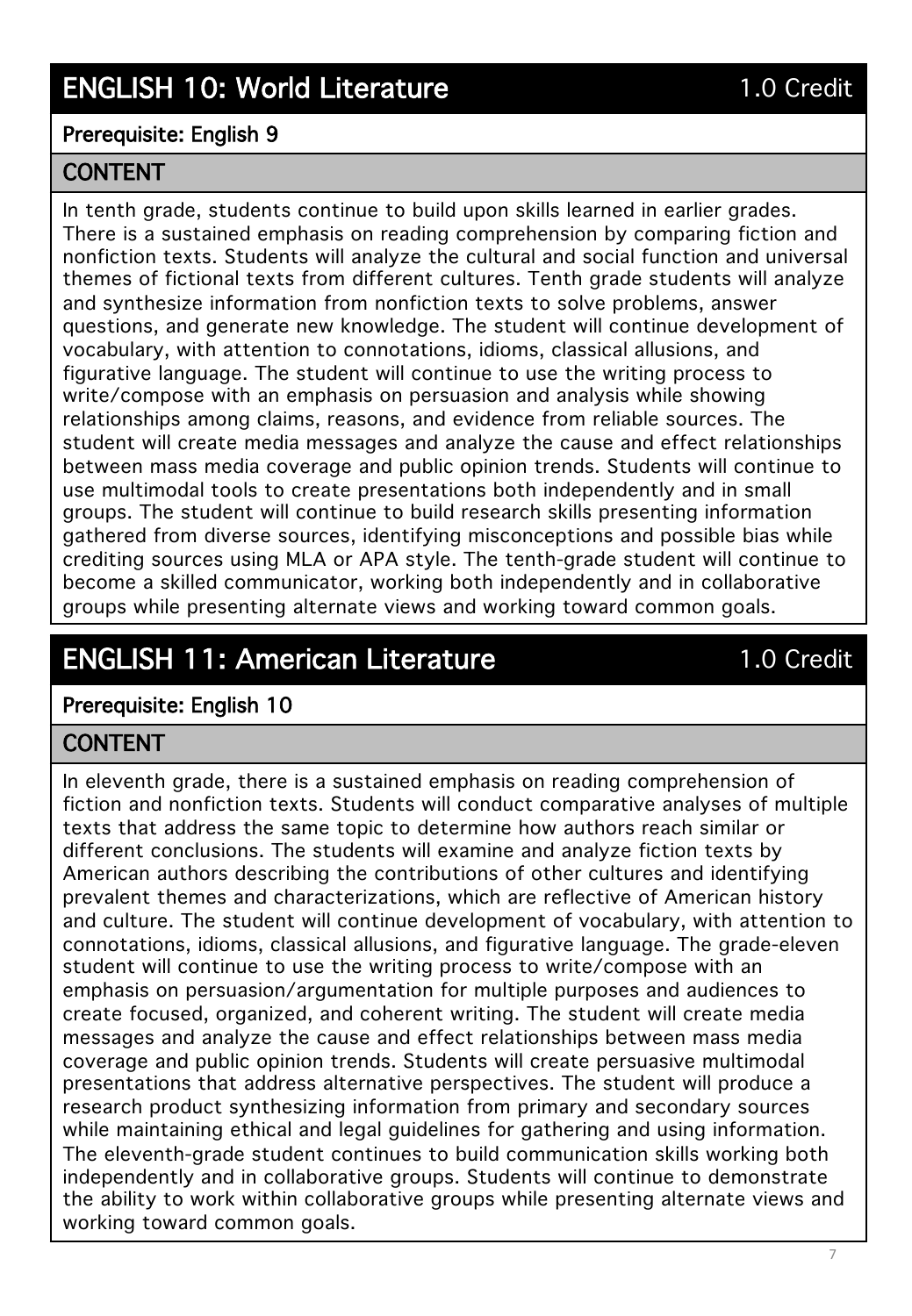### Prerequisite: English 11

#### CONTENT

In twelfth grade, there is a sustained emphasis on reading comprehension of fiction and nonfiction texts. Students will review multiple texts to identify and evaluate resources to make decisions and solve problems. The students will examine and analyze fiction texts by British authors evaluating how authors use key elements to contribute to meaning and interpreting how themes are connected across texts. The student will continue development of vocabulary, with attention to connotations, idioms, classical allusions, and figurative language. The grade-twelve student will continue to use the writing process to write/compose with an emphasis on persuasion/argumentation for multiple purposes and audiences to create focused, organized, and coherent writing. Students will write to a standard acceptable to both the workplace and to postsecondary education. The student will create media messages and analyze the cause and effect relationships between mass media coverage and public opinion trends. Students will create persuasive/argumentative multimodal presentations both independently and in collaborative groups. The student will produce a research product synthesizing information from primary and secondary sources while maintaining ethical and legal guidelines for gathering and using information. Students will continue to demonstrate the ability to work within diverse teams and collaborative groups working toward common goals.

\*The bodies of literature for grades 10, 11, and 12 are interchangeable and may be taught in any of these grades.\*

# Adv. Placement ENGLISH LIT & COMP: 1.0 Credit

# Prerequisite: English 90% in English 10 or 11

# CONTENT

AP English Literature and Composition is an introductory college-level literary analysis course. Students cultivate their understanding of literature through reading and analyzing texts as they explore concepts like character, setting, structure, perspective, figurative language, and literary analysis in the context of literary works. This course will be very helpful in preparing students for the type of writing and reasoning required at colleges and universities.

You can read more about this course description here: https://apcentral.collegeboard.org/pdf/ap-english-literature-and-compositioncourse-overview.pdf?course=ap-english-literature-and-composition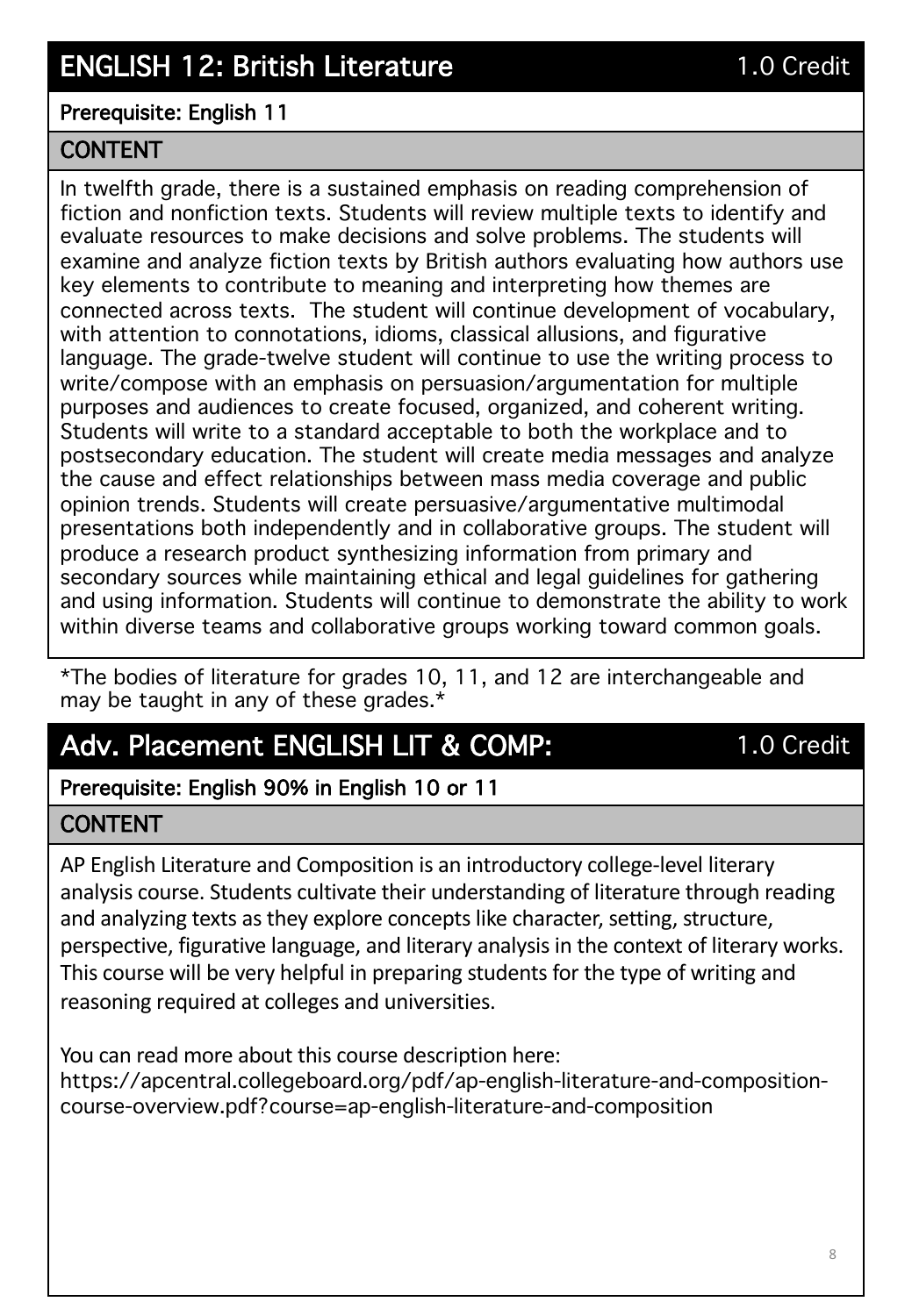# Social Science Graduation Requirements – 3 credits

Social Science courses draw upon the wealth of information and insight to be found in anthropology, history, psychology, economics, geography, political science, and sociology. The curriculum encourages students to apply the lessons of the past to the problems of the present, and to utilize investigation and problem-solving techniques to become vital participants in shaping and directing the future of our local, national, and world communities. In 2022-23, all 9th graders will take Early World History and all 10<sup>th</sup> graders will take Modern World History.

# CRIA's Social Science Course Pathway

|                | 6th                         | 7th.                                  | 8 <sup>th</sup>       | <b>g</b> th               | 10 <sup>th</sup>           | 11th                                                          | 12 <sup>th</sup> |
|----------------|-----------------------------|---------------------------------------|-----------------------|---------------------------|----------------------------|---------------------------------------------------------------|------------------|
| <b>Pathway</b> | Ancient<br>World<br>History | World<br>Geography<br>and<br>Cultures | Early U.S.<br>History | Early<br>World<br>History | Modern<br>World<br>History | AP Macro Economics<br><b>World Geography</b><br>AP Psychology |                  |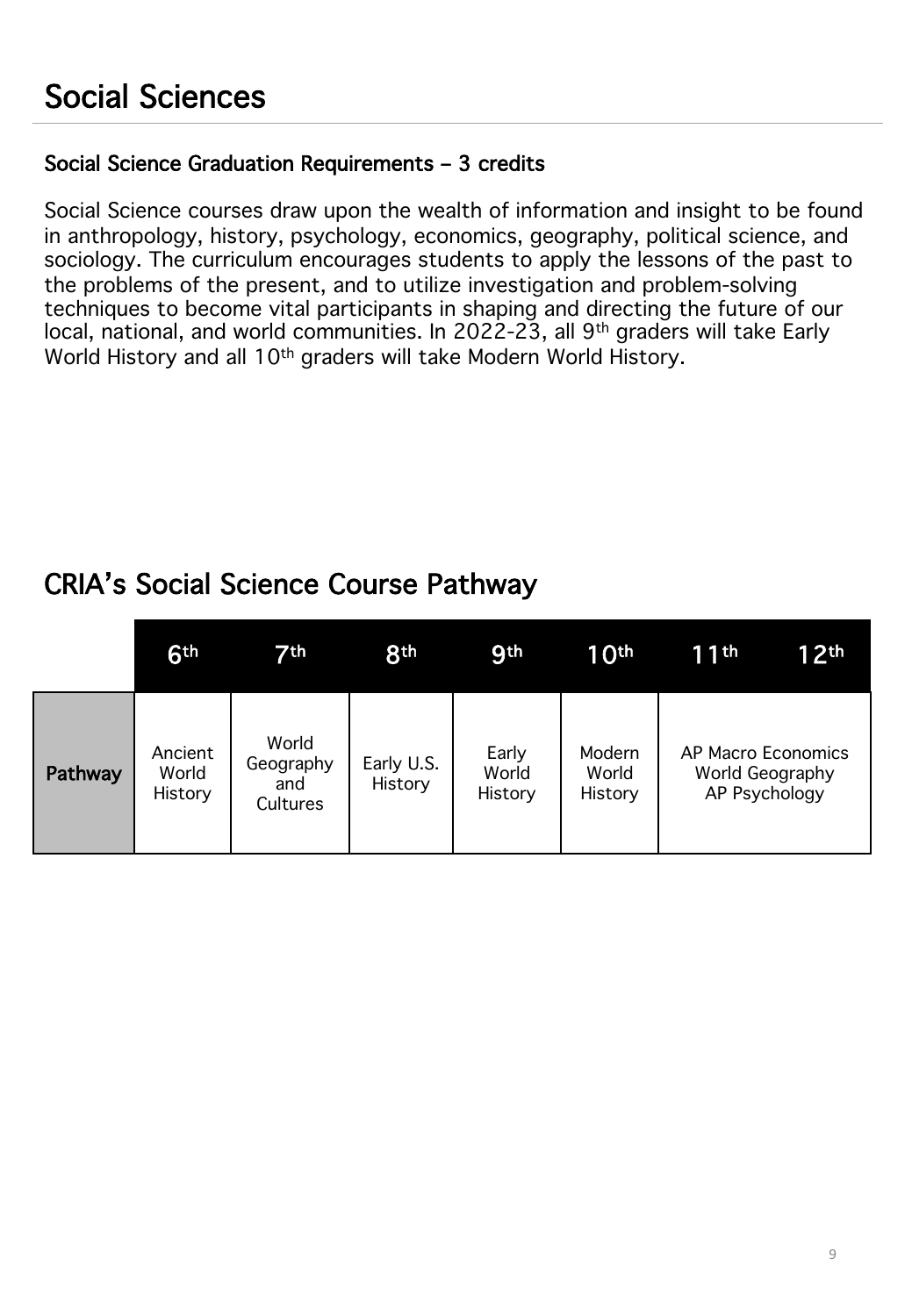# ANCIENT CIVILIZATIONS HISTORY 6

### Prerequisite: Grade 5 Humanities

### **CONTENT**

The focus for sixth grade social studies is to expand students' understanding of history through the study of people and events in ancient times before the era of European exploration and settlement. Students will explore the ancient civilizations of Mesopotamia, Egypt, India, China, Greece, and Rome. This study focuses not only on the significance of geography in the development of the human story but also on the everyday lives, problems, and accomplishments of the people and their roles in developing social, economic, and political structures of the major civilizations.

# WORLD GEOGRAPHY & CULTURES 7

#### Prerequisite: Grade 6 Humanities

#### **CONTENT**

The focus of this course is the study of the world's peoples, places, and environments, with an emphasis on world regions. The knowledge, skills, and perspectives of the course are centered on the world's peoples and their cultural characteristics, landforms and climates, economic development, and migration and settlement patterns. Spatial concepts of geography will be used as a framework for studying interactions between humans and their environments. Using geographic resources, students will employ inquiry, research, and technology skills to ask and answer geographic questions.

Geographic skills provide the necessary tools and technologies for thinking geographically. These skills help people make important decisions in their daily lives, such as how to get to work and where to shop, vacation, or go to school. All of these decisions involve the ability to acquire, arrange, and use geographic information. Maps, as well as graphs, sketches, diagrams, photographs, and satellite-produced images, are essential tools of geography.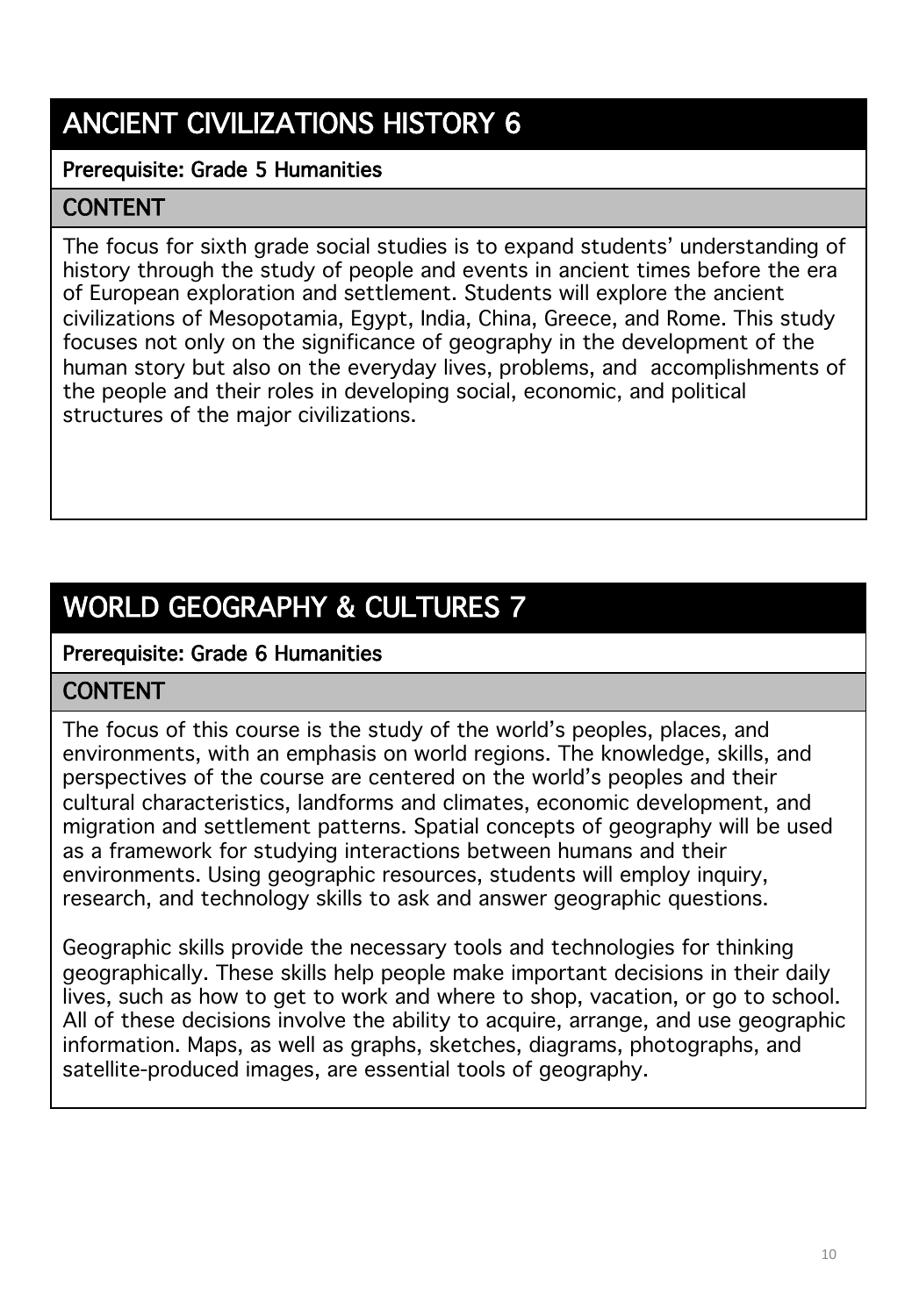# EARLY U.S. HISTORY 8

# Prerequisite: Grade 7 Humanities

# CONTENT

Students will use skills for historical and geographical analysis to explore the early history of the United States and understand ideas and events that strengthened the union. The standards for this course relate to the history of the United States from pre-Columbian times until 1865. Students will continue to learn fundamental concepts in civics, economics, and geography as they study United States history in chronological sequence and learn about change and continuity in our history. They also will study documents and speeches that laid the foundation for American ideals and institutions and will examine the everyday life of people at different times in the country's history through the use of primary and secondary sources.

# EARLY WORLD HISTORY **1.0** Credit

Prerequisite: Grade 8 Humanities

# **CONTENT**

These standards will enable students to explore the historical development of people, places, and patterns of life from ancient times until 1500 a.d. (c.e.) in terms of the impact on Western civilization.

The study of history rests on knowledge of dates, names, places, events, and ideas. Historical understanding, however, requires students to engage in historical thinking, raise questions, and marshal evidence in support of their answers. Students engaged in historical thinking draw upon chronological thinking, historical comprehension, historical analysis and interpretation, historical research, and decision making. These skills are developed through the study of significant historical substance from the era or society being studied.

# MODERN WORLD HISTORY **1.0** Credit

# Prerequisite: Grade 9 Humanities

# CONTENT

twentieth centuries will be emphasized for their strong connections to contemporary These standards enable students to examine history and geography from 1500 A.D. (C.E.) to the present, with emphasis on development of the modern world. Geographic influences on history will continue to be explored, but increasing attention will be given to political boundaries that developed with the evolution of nations. Significant attention will be given to the ways in which scientific and technological revolutions created new economic conditions that in turn produced social and political changes. Noteworthy people and events of the nineteenth and issues.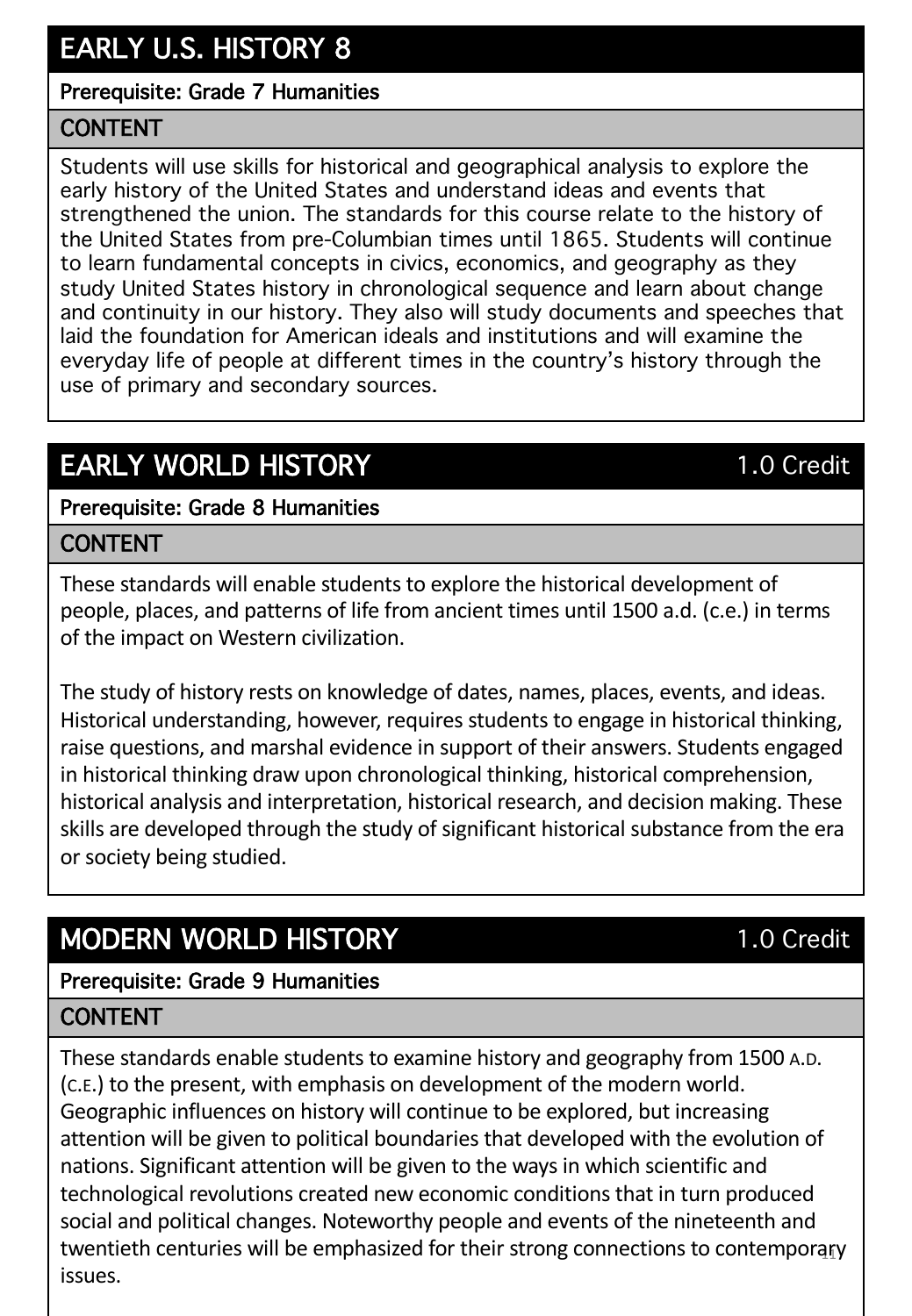# WORLD GEOGRAPHY 1.0 Credit

# Prerequisite: Grade 10 Humanities

# **CONTENT**

The focus of this course is the study of the world's peoples, places, and environments, with an emphasis on world regions. The knowledge, skills, and perspectives of the course are centered on the world's peoples and their cultural characteristics, landforms and climates, economic development, and migration and settlement patterns. Spatial concepts of geography will be used as a framework for studying interactions between humans and their environments. Using geographic resources, students will employ inquiry, research, and technology skills to ask and answer geographic questions. Particular emphasis will be placed on students' understanding and applying geographic concepts and skills to their daily lives.

Geographic skills provide the necessary tools and technologies for thinking geographically. These skills help people make important decisions in their daily lives, such as how to get to work and where to shop, vacation, or go to school. They also help people make reasoned political decisions and aid in the development and presentation of effective, persuasive arguments for and against matters of public policy. All of these decisions involve the ability to acquire, arrange, and use geographic information. Maps, as well as graphs, sketches, diagrams, photographs, and satellite-produced images, are essential tools of geography.

# AP MACROECONOMICS 1.0 Credit

#### Prerequisite: 85% or higher is previous Social Science course

#### **CONTENT**

AP Macroeconomics is an introductory college-level macroeconomics course. Students cultivate their understanding of the principles that apply to an economic system as a whole by using principles and models to describe economic situations and predict and explain outcomes with graphs, charts, and data as they explore concepts like economic measurements, markets, macroeconomic models, and macroeconomic policies.

This college-level course will be very helpful for any student interested in studying business in the future.

You can learn more about the course and exam here: [https://apcentral.collegeboard.org/courses/ap](https://apcentral.collegeboard.org/courses/ap-macroeconomics/course?course=ap-macroeconomics)macroeconomics/course?course=ap-macroeconomics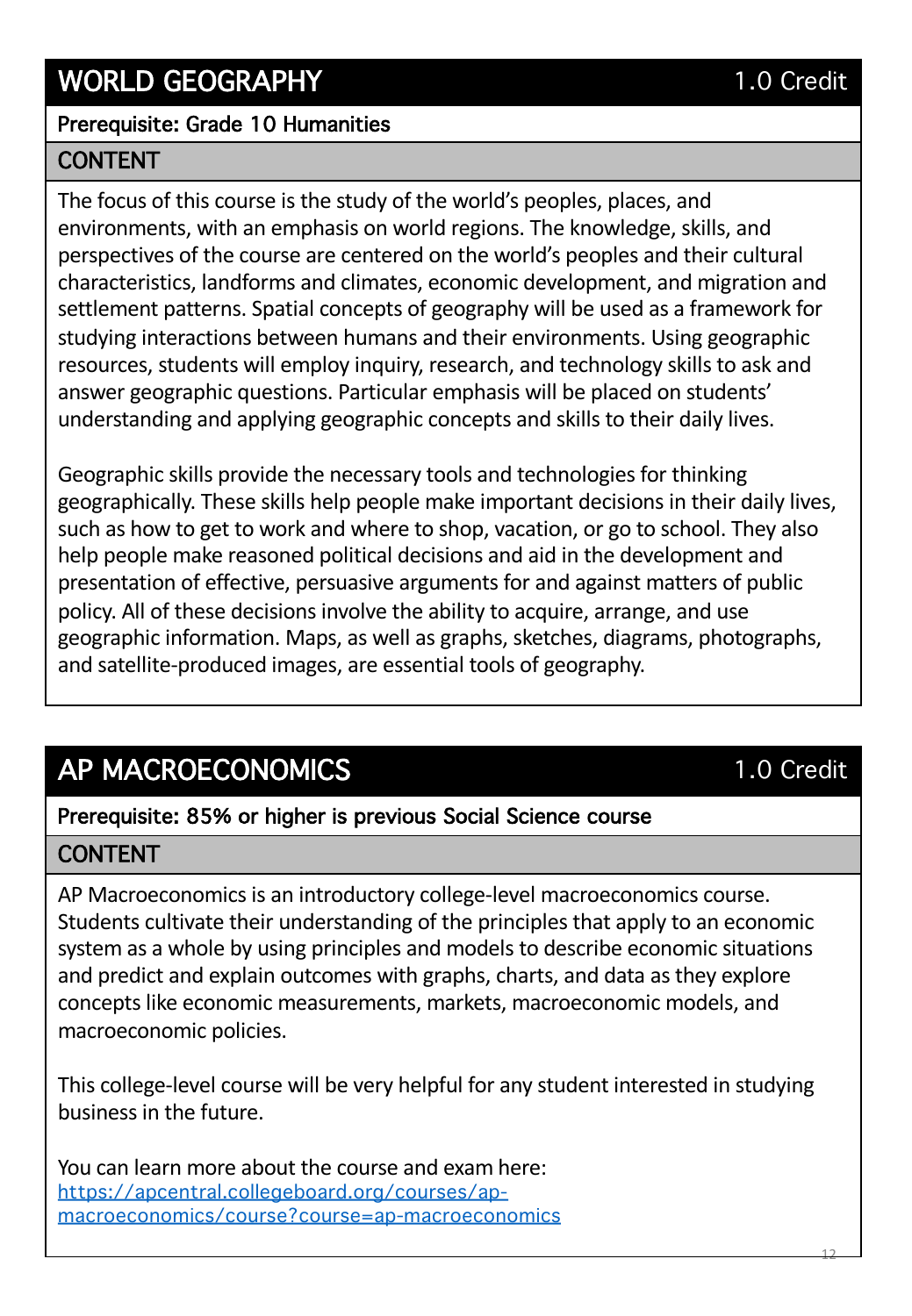# AP PSYCHOLOGY 1.0 Credit

# Prerequisite: Grade 10 Humanities with 90% final grade

# CONTENT

AP Psychology is an introductory college-level psychology course. Students cultivate their understanding of the systematic and scientific study of human behavior and mental processes through inquiry-based investigations as they explore concepts like the biological bases of behavior, sensation and perception, learning and cognition, motivation, developmental psychology, testing and individual differences, treatment of abnormal behavior, and social psychology.

You can learn more about the course and exam here: https://apcentral.collegeboard.org/pdf/ap-psychology-courseoverview.pdf?course=ap-psychology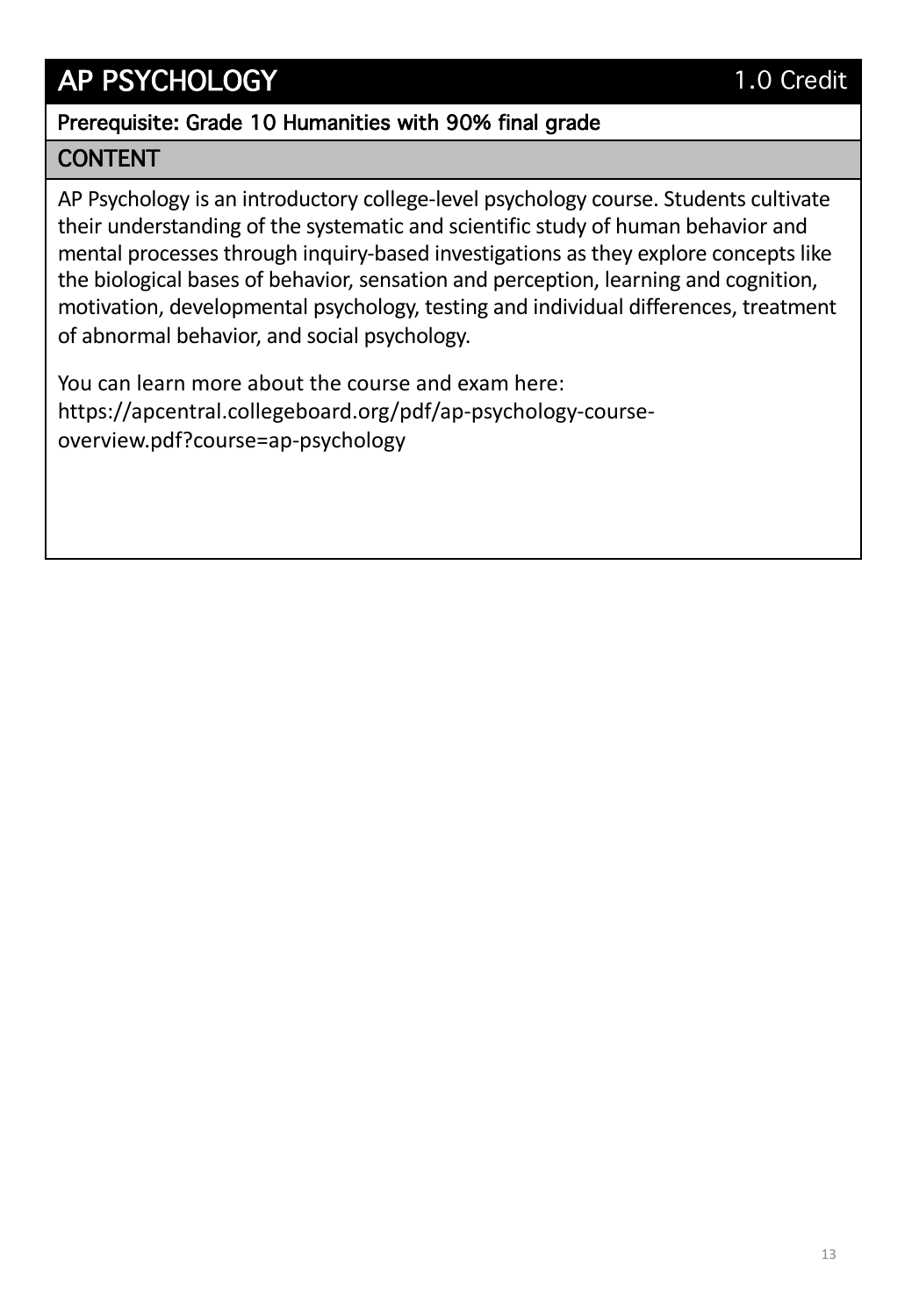# Mathematics Graduation Requirements – 3 credits

After completing the required courses of Algebra I, Geometry, and Algebra II, students may choose from a set of rigorous courses such as Pre-Calculus, Advanced Placement Calculus AB (Pre-Calculus is a pre-requisite for Calculus). The advanced courses offered at CRIA vary from year to year based on student demand. You can find other math courses through an online provider such as K-12 or Virtual High School. The selection of the appropriate mathematics course for each student should be based on individual needs and educational goals. To move from Grade 7 math to the Advanced Pathway (Algebra 1), students must have achieved an overall average of 90% in Math 7 and have the Grade 7 teacher's recommendation.

# CRIA's Math Course Pathways

|                            | 6th        | 7th             | <b>8th</b>      | <b>9th</b>      | 10 <sup>th</sup> | 11th              | 12 <sup>th</sup>                                    |
|----------------------------|------------|-----------------|-----------------|-----------------|------------------|-------------------|-----------------------------------------------------|
| <b>Standard</b><br>Pathway | Grade<br>6 | Grade 7         | Pre-<br>Algebra | Algebra I       | Geometry         | Algebra II        | *Pre-<br>Calculus                                   |
| <b>Advanced</b><br>Pathway | Grade<br>6 | Pre-<br>Algebra | Algebra I       | <b>Geometry</b> | Algebra II       | *Pre-<br>Calculus | AP<br>Calculus<br>and/or<br>AP<br><b>Statistics</b> |

\*Required for most universities and colleges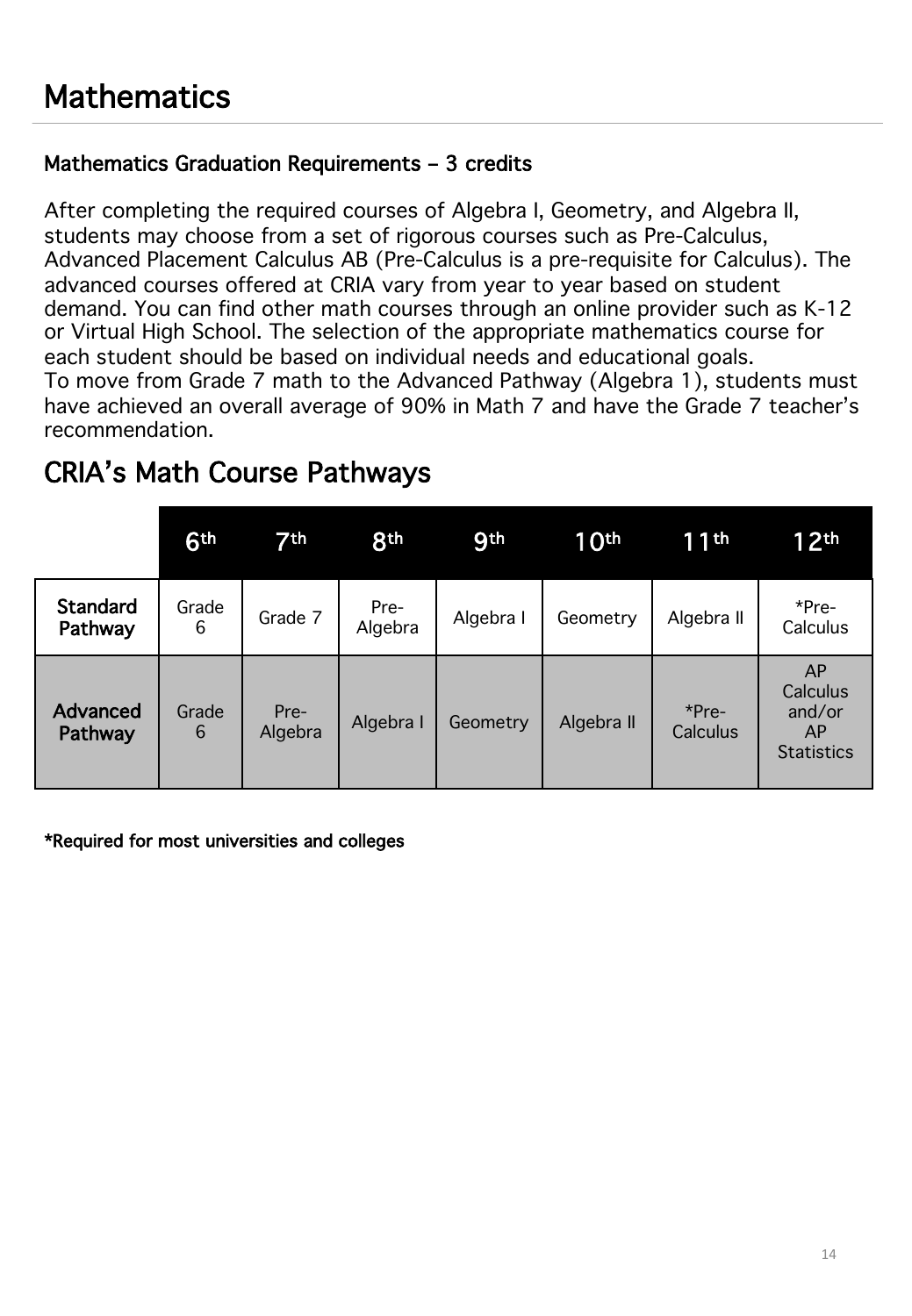# MATH 6

### Prerequisite: Math 5

# CONTENT

The sixth-grade standards provide a transition from the emphasis placed on whole number arithmetic in the elementary grades to foundations of algebra. The standards include a focus on rational numbers and operations involving rational numbers. Students will use ratios to compare data sets; recognize decimals, fractions, and percent as ratios; solve single-step and multistep problems, using positive rational numbers; and gain a foundation in the understanding of and operations with integers. Students will solve problems involving area and perimeter, and begin to graph in a coordinate plane. In addition, students will build on the concept of graphical representation of data developed in the elementary grades and develop concepts regarding measures of center. Students will solve linear equations and inequalities in one variable, and use algebraic terminology. Students will represent proportional relationships using two variables as a precursor to the development of the concept of linear functions.

The use of appropriate technology and the interpretation of the results from applying technology tools must be an integral part of teaching, learning, and assessment. While learning mathematics, students will be actively engaged, using concrete materials and appropriate technologies to facilitate problem solving. However, facility in the use of technology shall not be regarded as a substitute for a student's understanding of quantitative and algebraic concepts or for proficiency in basic computations.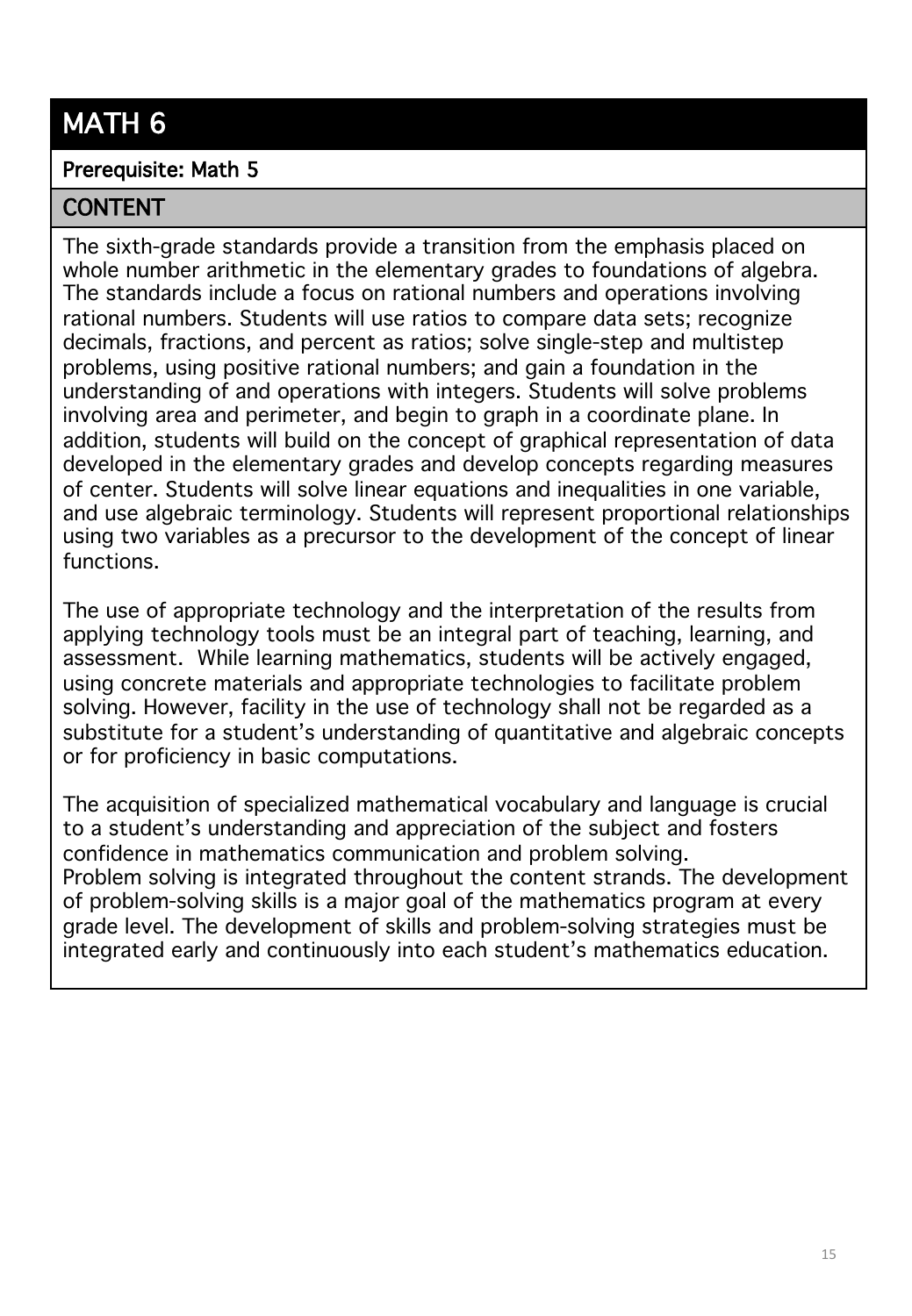# MATH 7

#### Prerequisite: Math 6

# **CONTENT**

The seventh-grade standards continue to emphasize the foundations of algebra. The standards address the concept of and operations with rational numbers by continuing their study from grade six. Students will build on the concept of ratios to solve problems involving proportional reasoning. Students will solve problems involving volume and surface area and focus on the relationships among the properties of quadrilaterals. Probability is investigated through comparing experimental results to theoretical expectations. Students continue to develop their understanding of solving linear equations and inequalities in one variable by applying the properties of real numbers. Students discern between proportional and non-proportional relationships and begin to develop a concept of slope as rate of change.

The use of appropriate technology and the interpretation of the results from applying technology tools must be an integral part of teaching, learning, and assessment. While learning mathematics, students will be actively engaged, using concrete materials and appropriate technologies to facilitate problem solving. However, facility in the use of technology shall not be regarded as a substitute for a student's understanding of quantitative and algebraic concepts or for proficiency in basic computations.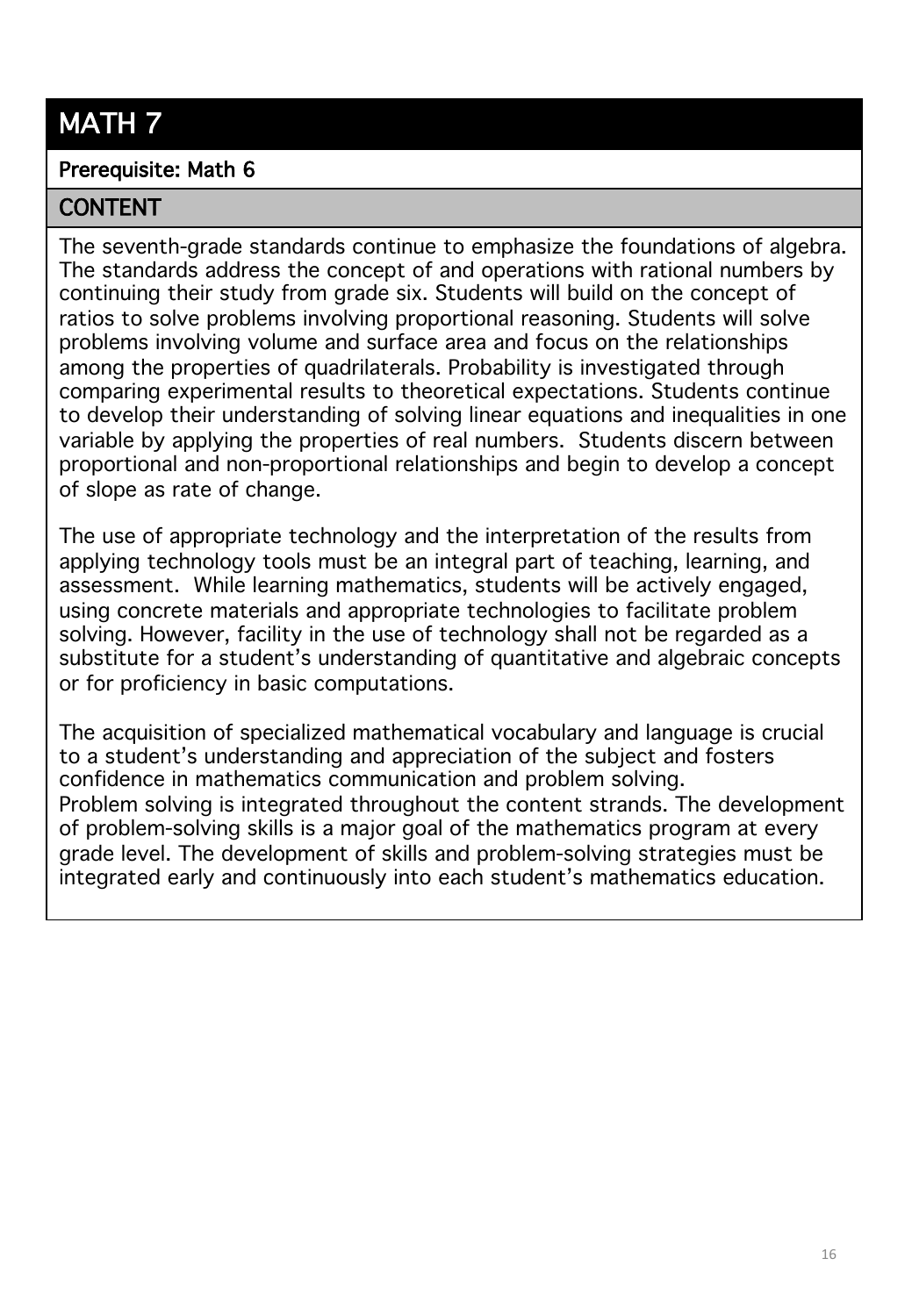# PRE-ALGEBRA 7

Prerequisite: Math 6 (grade of 90% or above) & recommendation of teacher; transfer students must take a placement test

# **CONTENT**

The standards continue to build on the concepts needed for success in high school level algebra, geometry, and statistics. Students will explore real numbers and the subsets of the real number system. Proportional reasoning is expounded upon as students solve a variety of problems. Students find the volume and surface area of more complex three-dimensional figures and apply transformations to geometric shapes in the coordinate plane. Students will verify and apply the Pythagorean Theorem creating a foundation for further study of triangular relationships in geometry. Students will represent data, both univariate and bivariate data, and make predictions by observing data patterns. Students build upon the algebraic concepts developed in the standards for grades six and seven mathematics, which include simplifying algebraic expressions, solving multistep equations and inequalities, and graphing linear functions. The grade eight standards are vital to providing a solid foundation in Algebra I for students in middle school mathematics.

The use of appropriate technology and the interpretation of the results from applying technology tools must be an integral part of teaching, learning, and assessment. While learning mathematics, students will be actively engaged, using concrete materials and appropriate technologies to facilitate problem solving. However, facility in the use of technology shall not be regarded as a substitute for a student's understanding of quantitative and algebraic concepts or for proficiency in basic computations.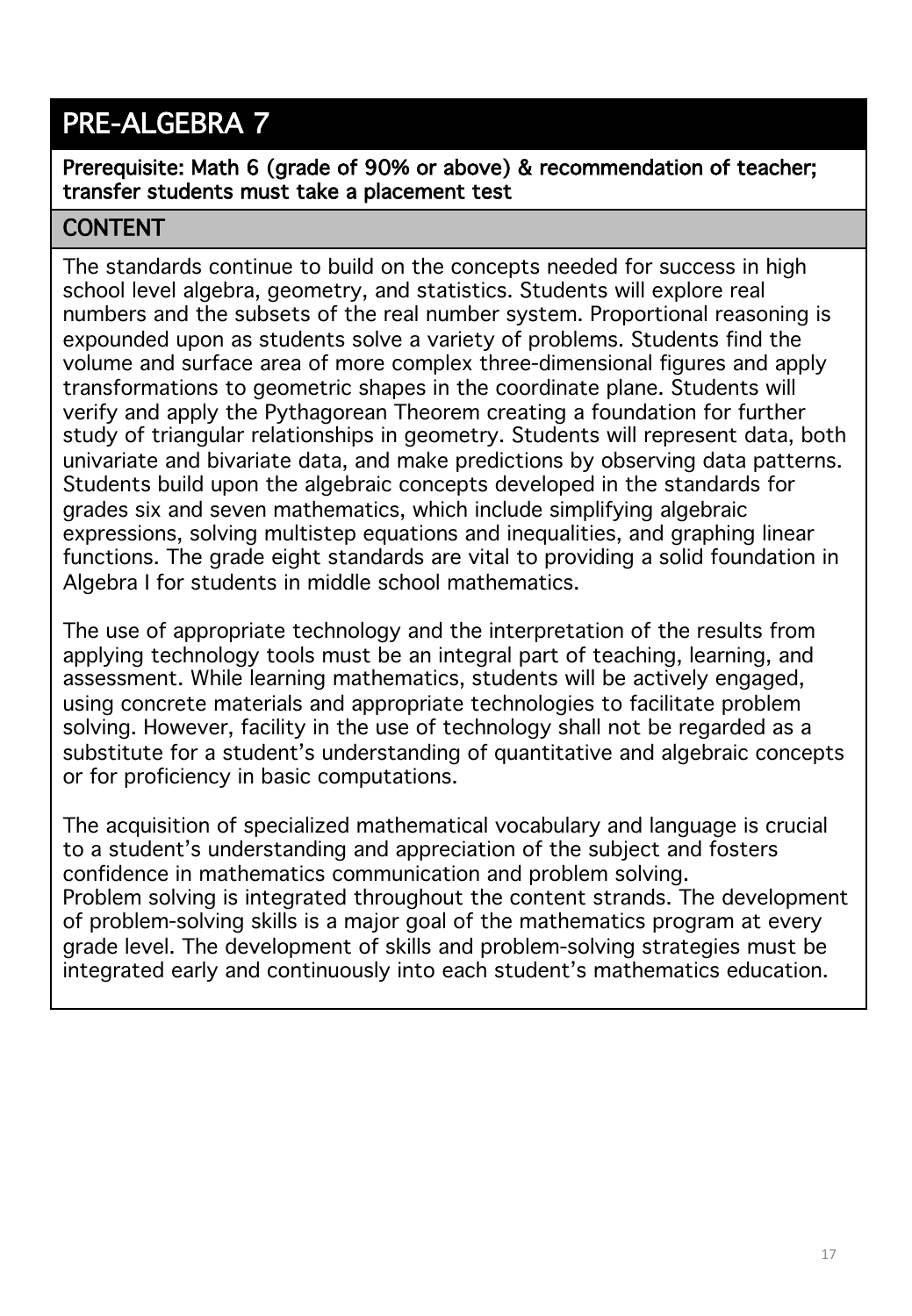# Pre-Algebra 8

# Prerequisite: Math 7

# CONTENT

The standards continue to build on the concepts needed for success in high school level algebra, geometry, and statistics. Students will explore real numbers and the subsets of the real number system. Proportional reasoning is expounded upon as students solve a variety of problems. Students find the volume and surface area of more complex three-dimensional figures and apply transformations to geometric shapes in the coordinate plane. Students will verify and apply the Pythagorean Theorem creating a foundation for further study of triangular relationships in geometry. Students will represent data, both univariate and bivariate data, and make predictions by observing data patterns. Students build upon the algebraic concepts developed in the standards for grades six and seven mathematics, which include simplifying algebraic expressions, solving multistep equations and inequalities, and graphing linear functions. The grade eight standards are vital to providing a solid foundation in Algebra I for students in middle school mathematics.

The use of appropriate technology and the interpretation of the results from applying technology tools must be an integral part of teaching, learning, and assessment. While learning mathematics, students will be actively engaged, using concrete materials and appropriate technologies to facilitate problem solving. However, facility in the use of technology shall not be regarded as a substitute for a student's understanding of quantitative and algebraic concepts or for proficiency in basic computations.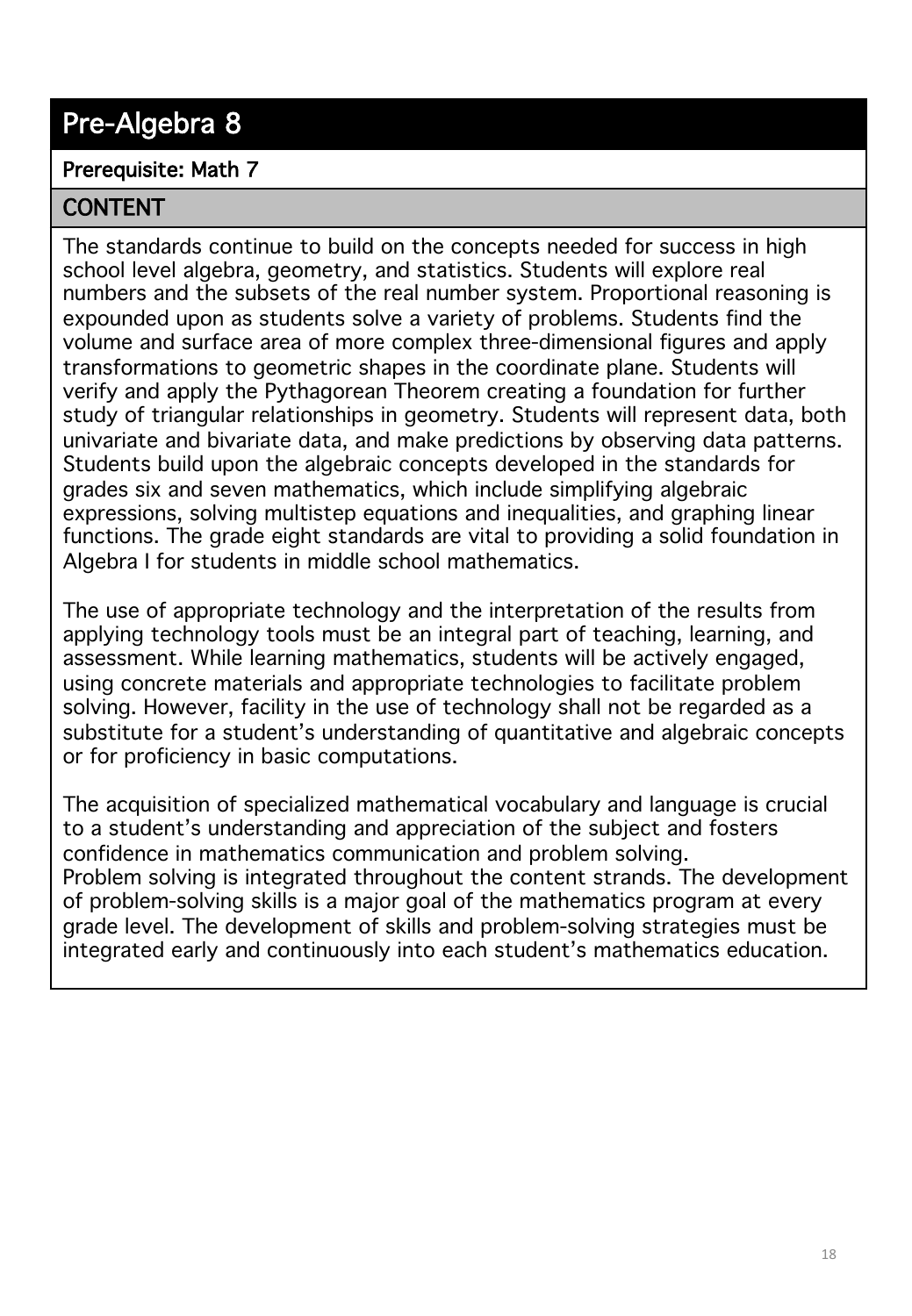# ALGEBRA I 1.0 Credit

Prerequisite: Math 7 (grade of 90% or above & teacher recommendation) or Math 8; transfer students must take a placement test

# **CONTENT**

The successful mastery of Algebra I is widely considered to be the gatekeeper to success in the study of upper-level mathematics. The study of algebraic thinking begins in kindergarten and is progressively formalized prior to the study of the algebraic content found in the Algebra I Standards of Learning. Included in the progression of algebraic content is patterning, generalization of arithmetic concepts, proportional reasoning, and representing mathematical relationships using tables, symbols, and graphs. All students are expected to achieve the Algebra I standards. The study of Algebra I assists students in generalizing patterns or modeling relevant, practical situations with algebraic models. In order to assist students in developing meaning and connecting algebraic concepts to geometry and statistics, consideration should be given to the sequential development of concepts and skills by using concrete materials to assist students in making the transition from the numeric to the symbolic. Connections between Algebra I and other subject areas through practical applications may assist in helping students attach meaning to the abstract concepts of algebra.

These standards require students to use algebra as a tool for representing and solving a variety of practical problems. Tables and graphs will be used to interpret algebraic expressions, equations, and inequalities and to analyze behaviors of functions. These standards include a transformational approach to graphing functions and writing equations when given the graph of the equation. Transformational graphing builds a strong connection between algebraic and graphic representations of functions. Graphing utilities (calculators, computers, and other technology tools) will be used to assist in teaching and learning. Graphing utilities facilitate visualizing, analyzing, and understanding algebraic and statistical behaviors and provide a powerful tool for solving and verifying solutions.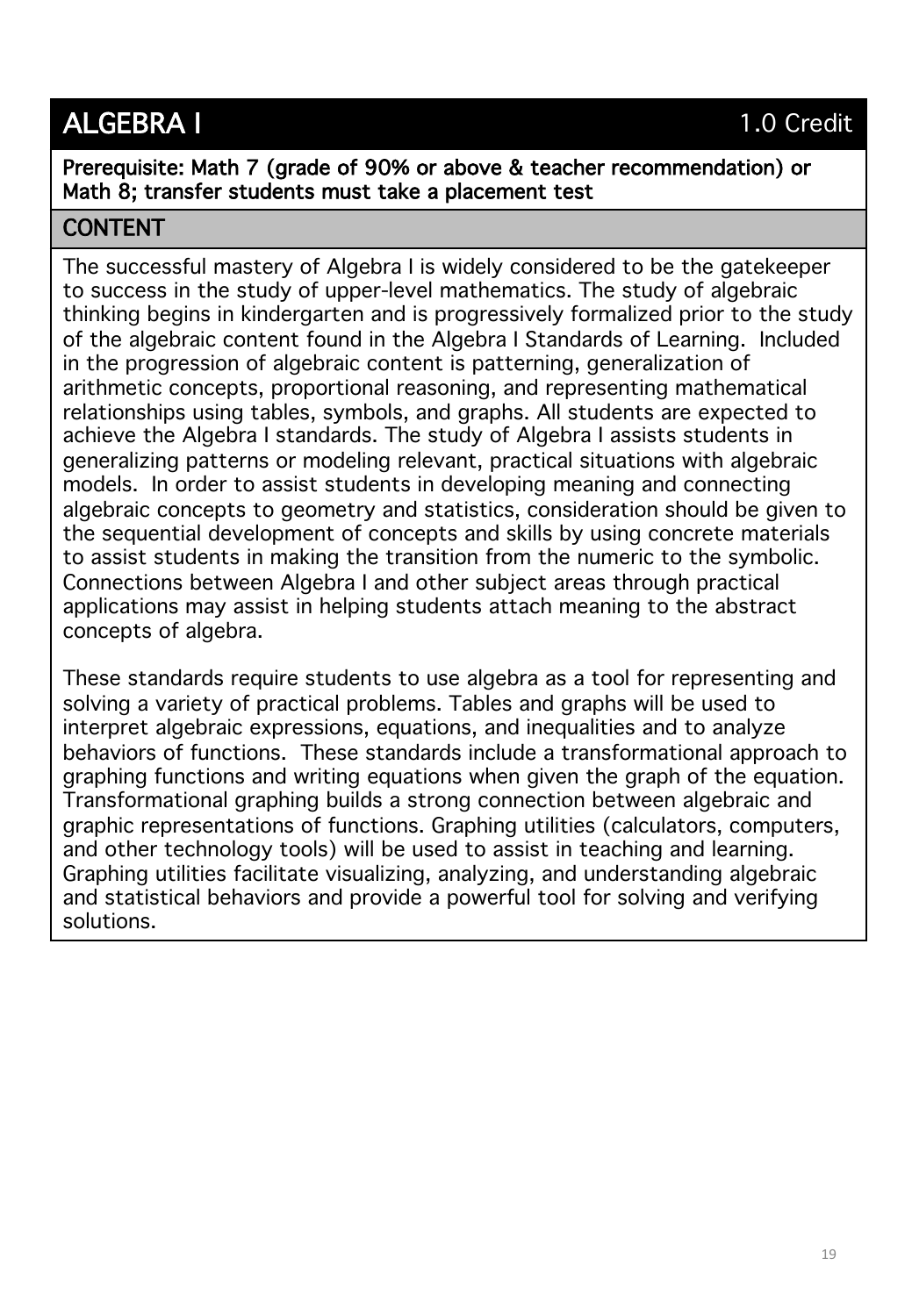# Prerequisite: Algebra I

#### **CONTENT**

This course is designed for students who have successfully completed the standards for Algebra I. All students are expected to achieve the Geometry standards. The course includes an emphasis on developing reasoning skills through the exploration of geometric relationships including properties of geometric figures, trigonometric relationships, and mathematical proofs. In this course, deductive reasoning and logic are used in direct proofs. Direct proofs are presented in different formats (typically two-column or paragraph) and employ definitions, postulates, theorems, and algebraic justifications including coordinate methods.

This set of standards includes emphasis on two- and three-dimensional reasoning skills, coordinate and transformational geometry, and the use of geometric models to solve problems. A variety of applications and some general problem-solving techniques, including algebraic skills, should be used to implement these standards. Graphing utilities (calculators, computers, and other technology tools) and dynamic geometry applications will be used to assist in teaching and learning.

# ALGEBRA II **1.0** Credit

# Prerequisite: Algebra I &. Geometry

#### **CONTENT**

Students enrolled in Algebra II are assumed to have mastered those concepts outlined in the Algebra I standards. A thorough treatment of advanced algebraic concepts will be provided through the study of functions, equations, inequalities, systems of equations, polynomials, rational and radical equations, complex numbers, and sequences and series. Emphasis will be placed on practical applications and modeling throughout the course of study. Oral and written communication concerning the language of algebra, logic of procedures, and interpretation of results should also permeate the course.

These standards include a transformational approach to graphing functions. Transformational graphing uses translation, reflection, dilation, and rotation to generate a "family of functions" from a given "parent" function and builds a strong connection between algebraic and graphic representations of functions. Students will vary the coefficients and constants of an equation, observe the changes in the graph of the equation, and make generalizations that can be applied to many graphs.

Graphing utilities (calculators, computers, and other technology tools) will be used to assist in teaching and learning. Graphing utilities facilitate visualizing, analyzing, and understanding algebraic and statistical behaviors and provide a powerful tool for solving and verifying solutions.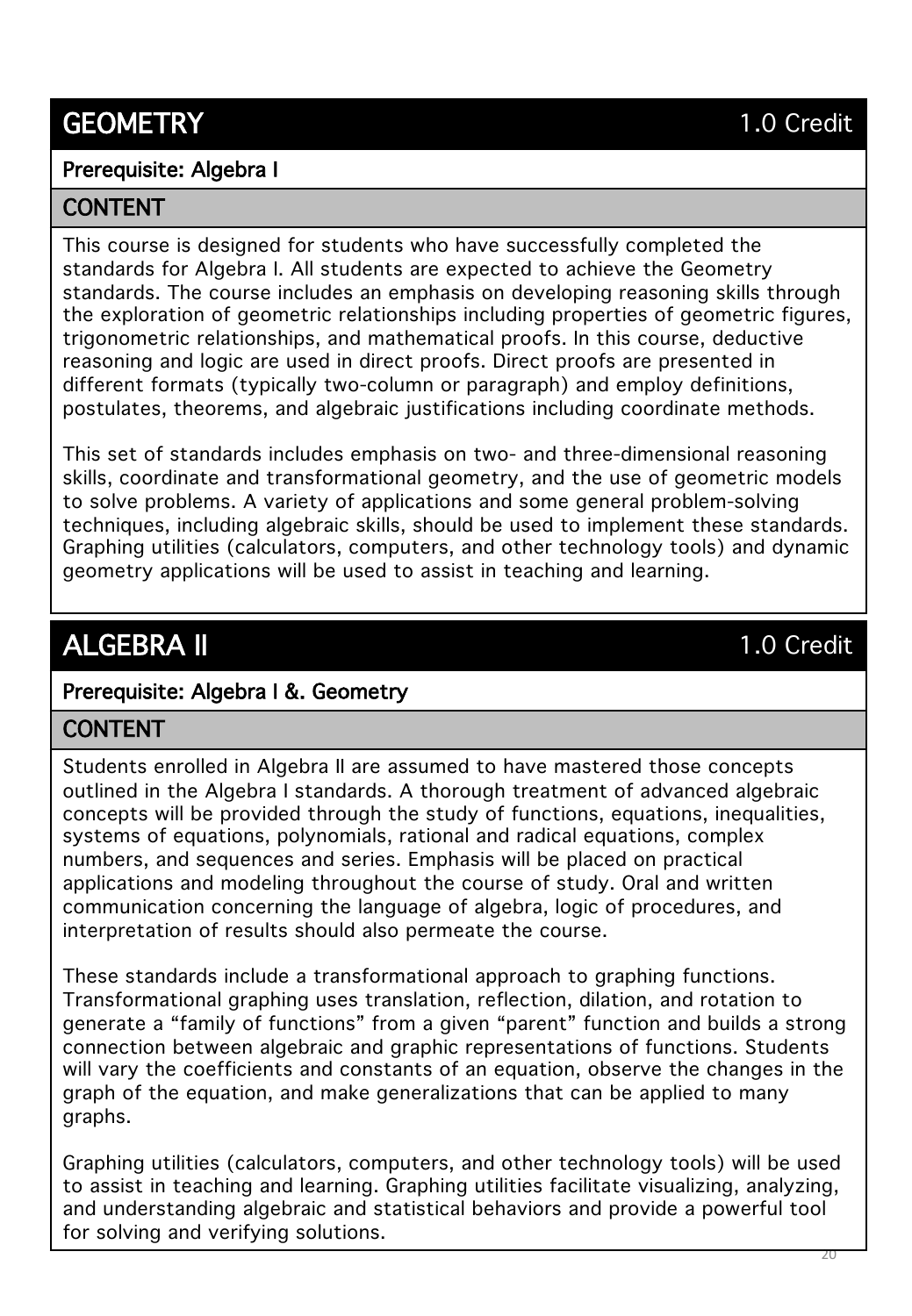# AP STATISTICS 1.0 Credit

### Prerequisite: Algebra 2 (grade of 85% or above)

# **CONTENT**

AP Statistics is an introductory college-level statistics course that introduces students to the major concepts and tools for collecting, analyzing, and drawing conclusions from data. Students cultivate their understanding of statistics using technology, investigations, problem solving, and writing as they explore concepts like variation and distribution; patterns and uncertainty; and data-based predictions, decisions, and conclusions.

It is equivalent to first-year statistics courses offered by many colleges, therefore this course will be rigorous and collegiate in its presentation. Topics meet requirements set by the College Board.

You can learn more about the course here: https://apcentral.collegeboard.org/pdf/ap-statistics-courseoverview.pdf?course=ap-statistics

# AP CALCULUS AB 1.0 Credit

# Prerequisite: Pre-calculus (grade of 85% or above)

#### **CONTENT**

This course is equivalent to a first-semester college calculus course devoted to topics in differential and integral calculus

Explore the concepts, methods, and applications of differential and integral calculus. You'll work to understand the theoretical basis and solve problems by applying your knowledge and skills.

You can learn more about the course here: https://apstudents.collegeboard.org/courses/ap-calculus-ab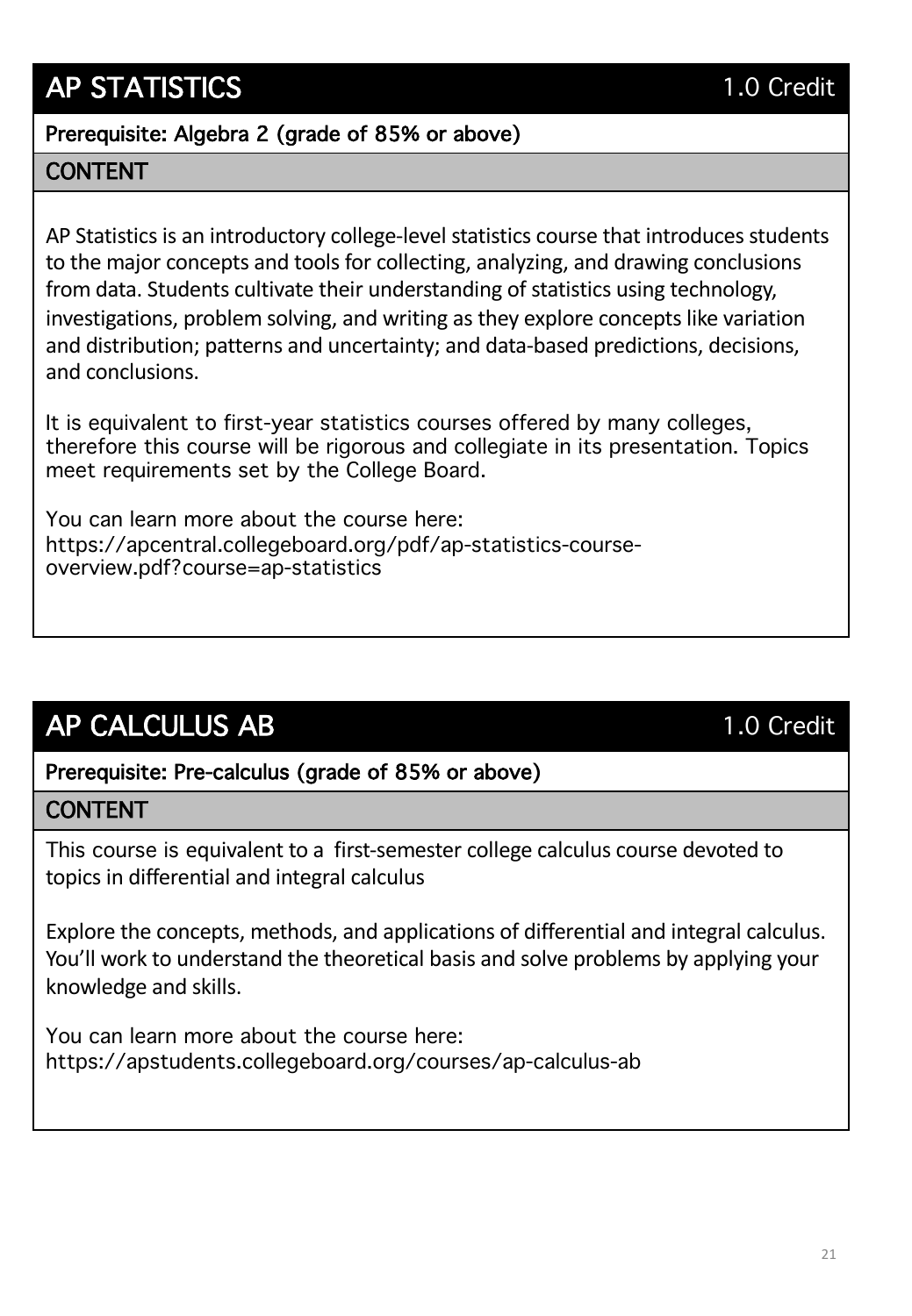#### Science Graduation Requirements – 3 credits

Scientific literacy has become a necessity. Everyone needs to use scientific information to make choices that arise in everyday life. In the workplace, jobs demand advanced skills, requiring people to learn, reason, think critically, make decisions, and solve problems. Understanding science and the processes of science contributes to students learning these skills in an essential way (National Research Council, 1996).

The sciences focus on student growth in understanding the nature of science. This scientific view defines the idea that explanations of nature are developed and tested using observation, experimentation, models, evidence, and systematic processes. The nature of science includes the concepts that scientific explanations are based on logical thinking; are subject to rules of evidence; are consistent with observational, inferential, and experimental evidence; are open to rational critique; and are subject to refinement and change with the addition of new scientific evidence. The nature of science includes the concept that science can provide explanations about nature and can predict potential consequences of actions but cannot be used to answer all questions.

Due to the introduction of the new FARO test at the end of Grade 11 which includes sections for biology, chemistry and physics, all three of these science courses are now required for graduation at CRIA.

# CRIA's Science Course Pathways

|         | 6th          | 7th.    | 8 <sup>th</sup> | <b>gth</b> | 10 <sup>th</sup> | <b>11th</b>              | 12 <sup>th</sup>                 |
|---------|--------------|---------|-----------------|------------|------------------|--------------------------|----------------------------------|
| Pathway | Science<br>6 | Science | Science<br>8    | Biology    | Chemistry        | Physics or<br>AP Physics | AP Physics 1<br>Human<br>Anatomy |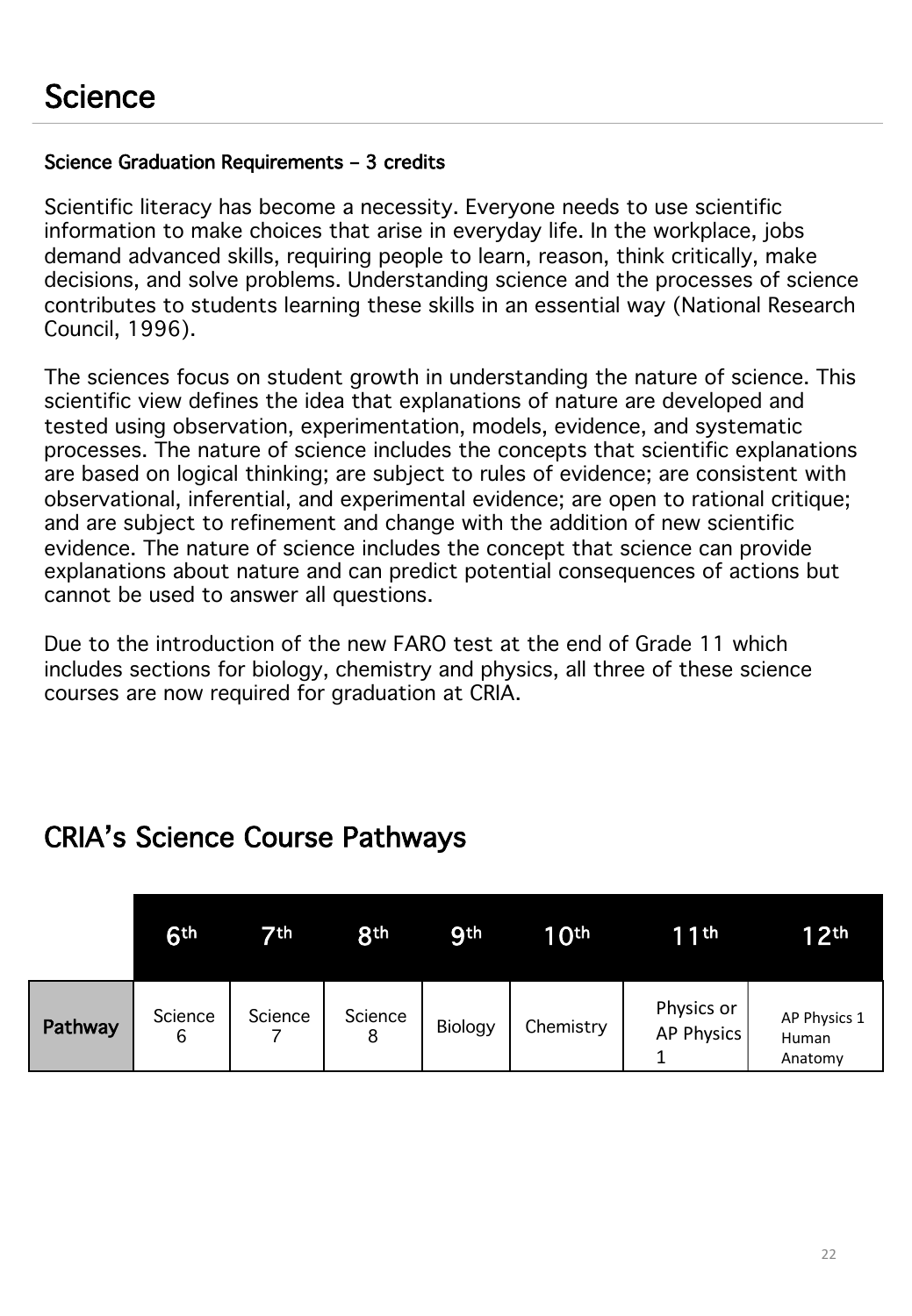# SCIENCE 6

### Prerequisite: Science 5

### **CONTENT**

6th Grade Science is a year-long, inquiry-oriented, integrated science course. This course explores the relationship between the earth's natural processes of thermal energy, weather and geological process through to the behavior of light waves and cells. Students will develop conceptual understanding and skills related to biological, physical, chemical and earth science topics as outlined by the NGSS standards. The course will cover specific topics including: weather, climate, natural weather hazards, thermal energy, water cycling, geology, tectonic plates, light and waves. The course includes laboratory experiments and individual / group projects designed to reinforce course content.

# SCIENCE 7

#### Prerequisite: Science 6

# **CONTENT**

7th Grade Science is a year-long, inquiry-oriented, integrated science course. This course explores the relationships between natural processes and human activities that cause energy to flow and matter to cycle through Earth's systems. Students will develop conceptual understanding and skills related to life, physical, chemical and earth science topics as well as engineering outlined by the NGSS standards. The course will cover specific topics including: Matter, Chemical Reactions, Metabolic Reactions, Ecosystems, and Biodiversity as well as human impacts upon the earth's environment. The course includes laboratory experiments and individual / group projects designed to reinforce course content.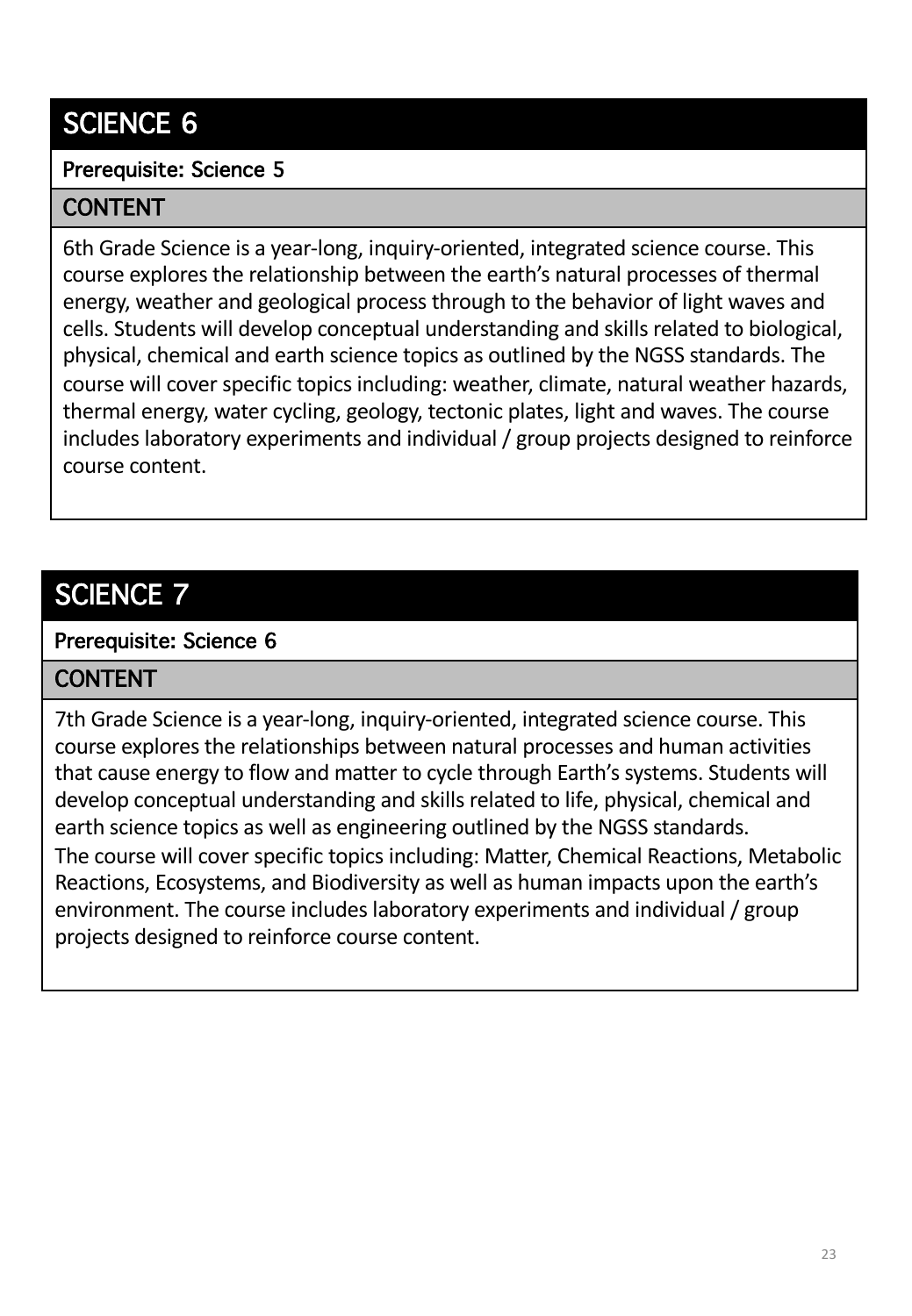# SCIENCE 8

# Prerequisite: Science 7

# **CONTENT**

8th Grade Science is a year-long inquiry-oriented, integrated science course. This course explores the relationships between three major science components including Astronomy, Physics, and Biology. Students will develop conceptual understanding and skills related to life, physical, and earth-space science topics as well as engineering outlined by the NGSS standards. The specifics topics covered this year will include: space, solar system, forces, motion, light / sound waves, and the electromagnetic spectrum. The course includes laboratory experiments and individual / group projects designed to reinforce course content.

# **Middle School Science Fair**

A science fair will be sponsored by the middle school science department. This will be an exciting event for all middle school students and parents culminating in a night of activities and project presentations. Students will be able to investigate the topic of their choice. This is an opportunity for students to apply the scientific method to conduct independent research. The results of each student's research are presented in a school wide science fair where the student's efforts are displayed and where students are interviewed to determine scientific merit.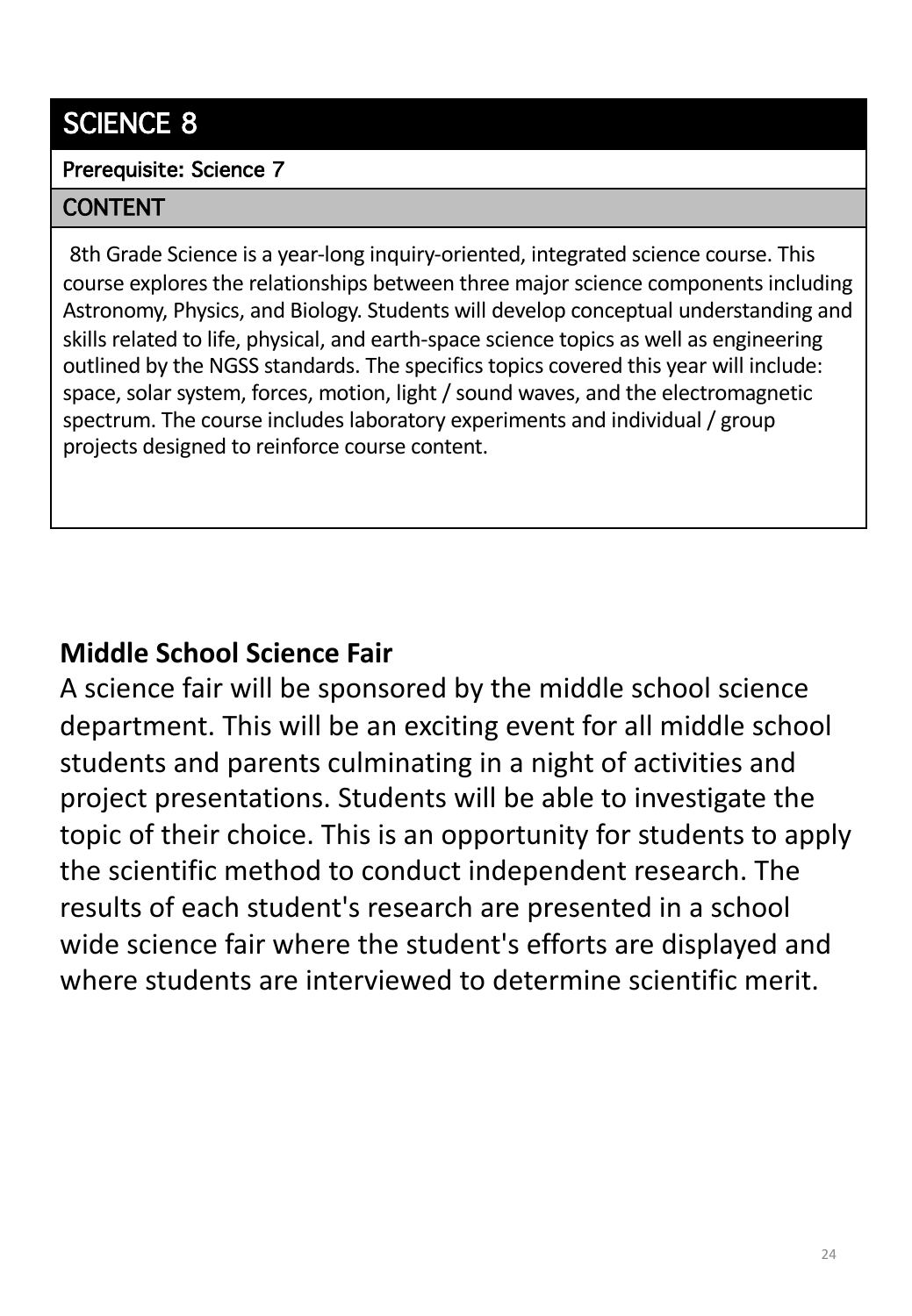# BIOLOGY 1.0 Credit

### Prerequisite: Science 8

# **CONTENT**

This course includes a study of living organisms and vital processes. Topics that will be covered in this course include scientific skills, cellular structure, cellular processes, the microscope, biochemistry, photosynthesis, protein synthesis, cell respiration, nutrition, genetics, and biological evolution. The course includes laboratory experiments and individual / group projects designed to reinforce course content.

# CHEMISTY 1.0 Credit

# Prerequisite: Biology

# CONTENT

Grade 10 Chemistry is an introductory course which covers a variety of themes including: atomic theory and organic chemistry. Concepts of energy relationships, molarity, chemical bonding, acids / bases, formula writing, states of matter, physical / chemical equilibrium, and the periodic table are also covered. This course aims to promote the understanding of chemistry within the world that we inhabit; assist in the development of the student's ability to deduce, observe and interpret chemical reactions in the laboratory; and encourage a wider interest in chemistry as a science and appreciate the chemical nature of everyday objects and processes. Course assessments include topic exams, quizzes, laboratory reports and individual / group projects designed to reinforce learning.

# Prerequisite: Biology & Chemistry

# CONTENT

25 The high school performance expectations in Physics build on the middle school ideas and skills and allow high school students to explain more in-depth phenomena central not only to the physical sciences, but to life and earth and space sciences as well. These performance expectations blend the core ideas with scientific and engineering practices and crosscutting concepts to support students in developing useable knowledge to explain ideas across the science disciplines. In the physical science performance expectations, there is a focus on several scientific practices. These include developing and using models, planning and conducting investigations, analyzing and interpreting data, using mathematical and computational thinking, and constructing explanations; and to use these practices to demonstrate understanding of the core ideas. Students are also expected to demonstrate understanding of several engineering practices, including design and evaluation.

# PHYSICS 1.0 Credit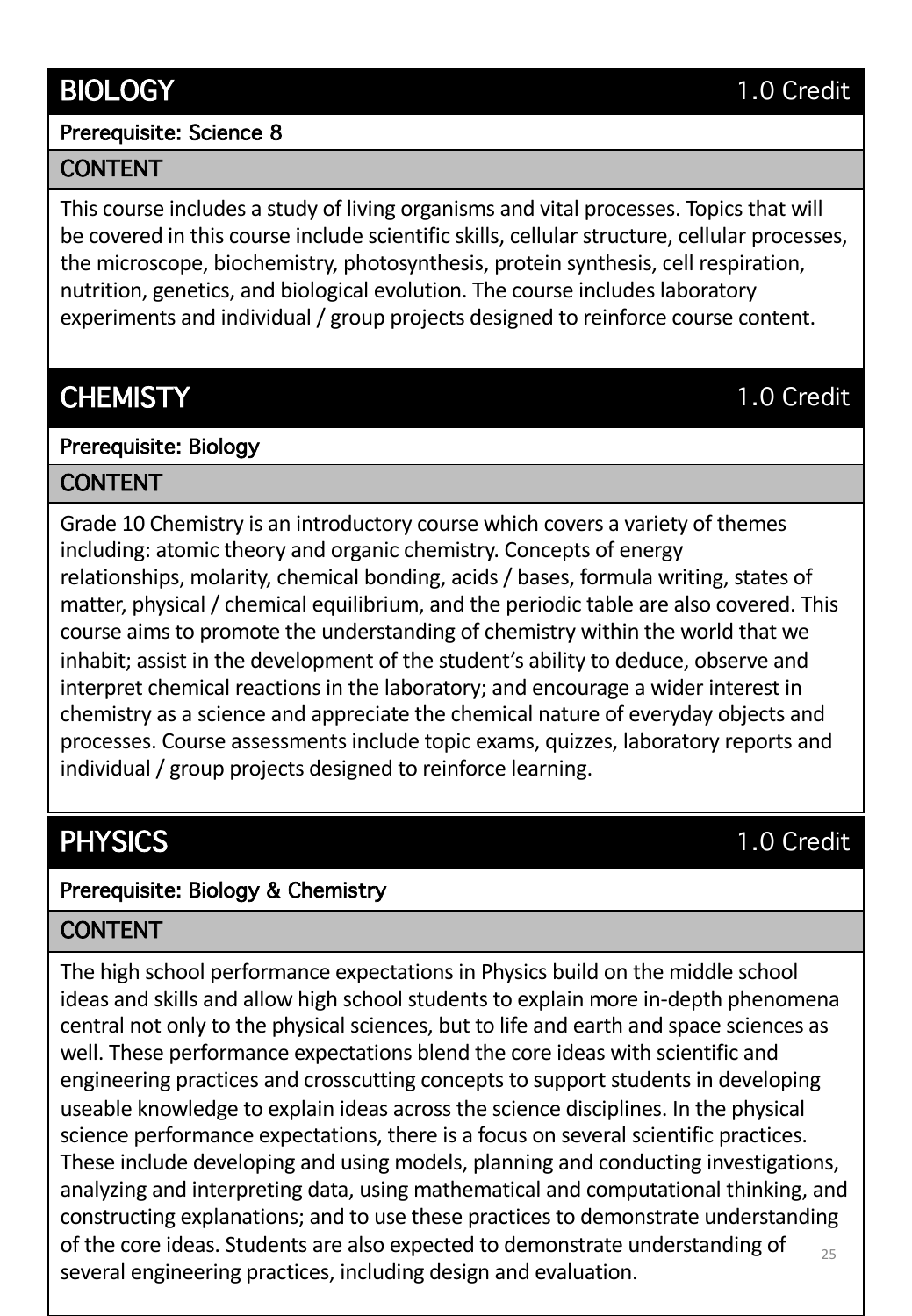#### Prerequisite: Biology

# CONTENT

Fundamentals of Anatomy & Physiology gives students in-depth instruction in the organization, structures, and functions of the human body. Students will learn the terminology, anatomy and physiology, and pathology of each body system and how they interrelate to maintain homeostasis. Students will investigate the relationships between the various systems including: The Nervous System, Lymph System, Integumentary System, Cardiovascular System, Digestive System, Endocrine System, Skeletal / Muscle System and Respiratory System.

# AP PHYSICS 1 1.0 Credit

Prerequisite: Algebra 2 (grade of 85% or above)

#### CONTENT

AP Physics 1 is an algebra-based, introductory college-level physics course. Students cultivate their understanding of physics through classroom study, in-class activity, and hands-on, inquiry-based laboratory work as they explore concepts like systems, fields, force interactions, change, conservation, and waves.

Laboratory experience must be part of the education of AP Physics students and should be included in all AP Physics courses. Colleges may require students to present their laboratory materials from AP science courses before granting college credit for laboratory, **so students are encouraged to retain their laboratory notebooks, reports, and other materials.**

You can learn more about AP Physics course here: https://apcentral.collegeboard.org/pdf/ap-physics-1-courseoverview.pdf?course=ap-physics-1-algebra-based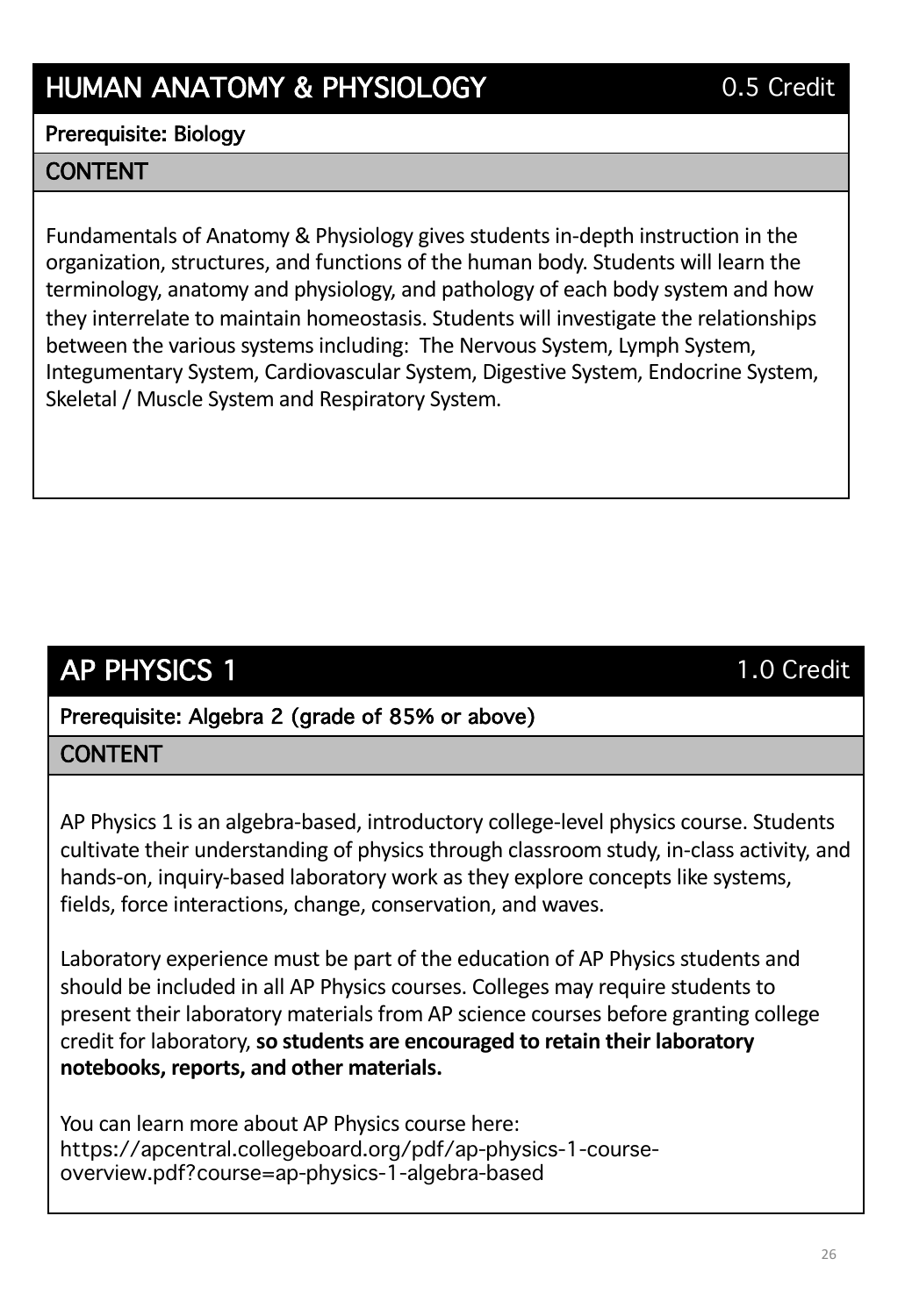# Spanish Language Graduation Requirements – 3 credits\*

The changing nature of society has placed greater demands on students. In order to succeed in the twenty-first century, they will be required to acquire new communication skills. The acquisition of other languages will enable students to communicate across cultures and gain knowledge of other cultures in order to interact effectively within the community and global marketplace. Spanish placement is determined by the Spanish Department.

# CRIA's Spanish Course Pathway

|         | Grades 6-8 |           |           |           |  |  |  |
|---------|------------|-----------|-----------|-----------|--|--|--|
| Pathway | Spanish 1  | Spanish 2 | Spanish 3 | Spanish 4 |  |  |  |

|         | Grades 9-12 |           |           |                                                       |  |  |
|---------|-------------|-----------|-----------|-------------------------------------------------------|--|--|
| Pathway | Spanish 1   | Spanish 2 | Spanish 3 | Spanish 4 or AP<br>Spanish<br>Language and<br>Culture |  |  |

\*Spanish must be taken in Grades 9-11 and is optional in Grade 12.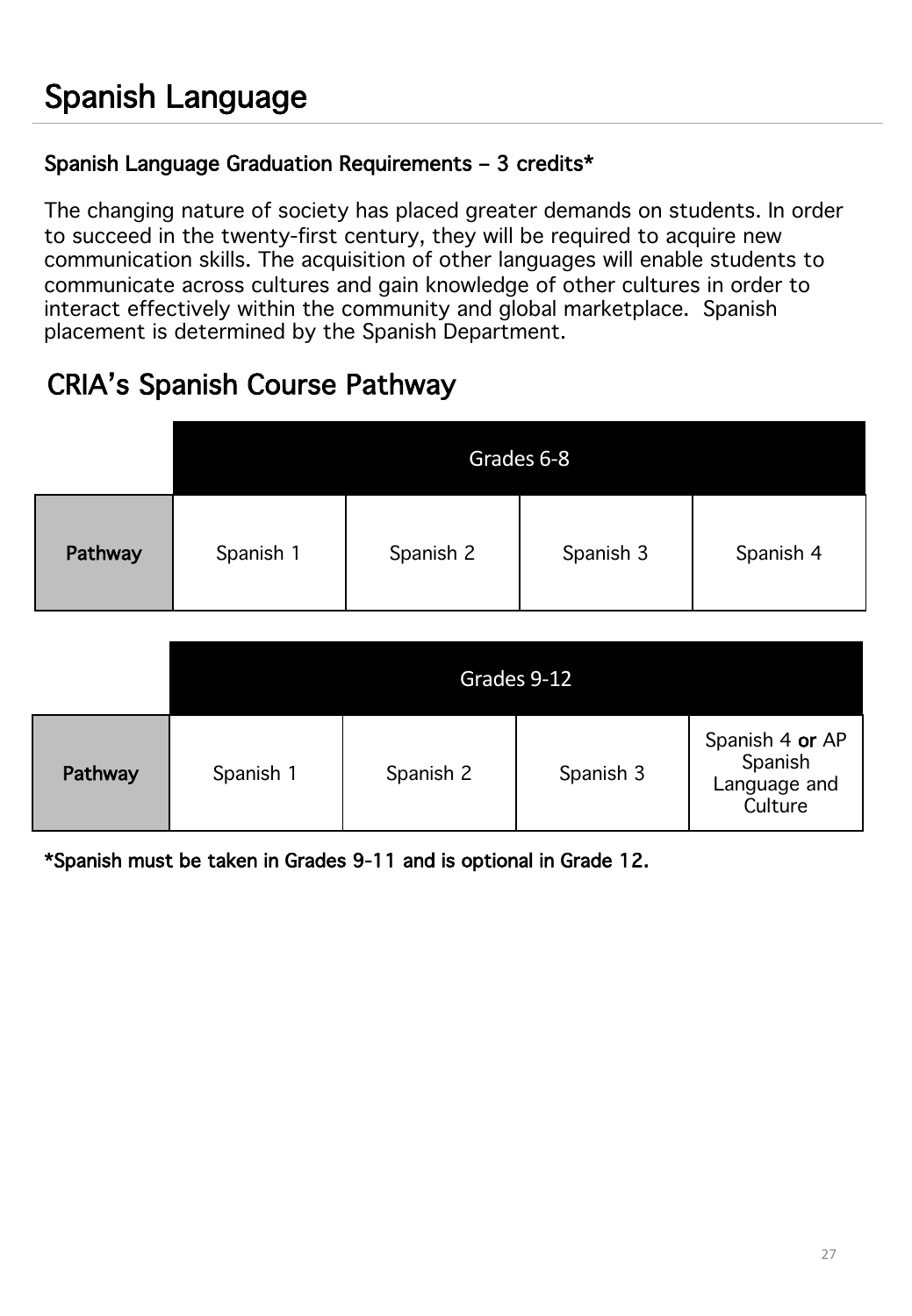# SPANISH 1 1.0 Credit

#### Prerequisite: None

#### **CONTENT**

In Spanish 1, students begin to develop communicative competence in Spanish and expand their understanding of the culture(s) of Spanish-speaking countries. Communicative competence is divided into three strands:

- Interpersonal speaking and writing as interactive processes in which students learn to communicate with another Spanish speaker
- Interpretive listening and reading as receptive processes in which students develop comprehension of Spanish
- Presentational speaking and writing in which students focus on organization of thoughts and awareness of their audience in delivering information.

In Spanish 1 classes, students learn to communicate in real-life contexts about topics that are meaningful to them. To develop students' communicative competence, emphasis is placed on use of Spanish in the classroom as exclusively as possible and on use of authentic materials to learn about the language and culture. Grammar is integrated into instruction according to the vocabulary and structures needed in the various situations in which students are required to communicate. Through the language learning process, students develop a greater understanding of the structure of their own language and the unique aspects of their own culture. An important component of learning Spanish is using the language in the real world beyond the classroom setting.

# SPANISH 2 1.0 Credit

#### Prerequisite: Spanish 1

#### **CONTENT**

In Spanish 2, students continue to develop their communicative and cultural competence by interacting orally and in writing with other Spanish speakers, understanding oral and written messages in the language, and making oral and written presentations in the language. They begin to show a greater level of accuracy when using basic language structures, and they are exposed to more complex features of Spanish. They continue to focus on communicating about their immediate world and daily activities. They read material on familiar topics and write short, directed compositions. Emphasis continues to be placed on use of Spanish in the classroom as well as on use of authentic materials to learn about Spanish language and cultures. Emphasis continues to be placed on use of Spanish in the classroom as exclusively as possible, as well as on use of authentic materials to learn about the Spanish language and culture(s).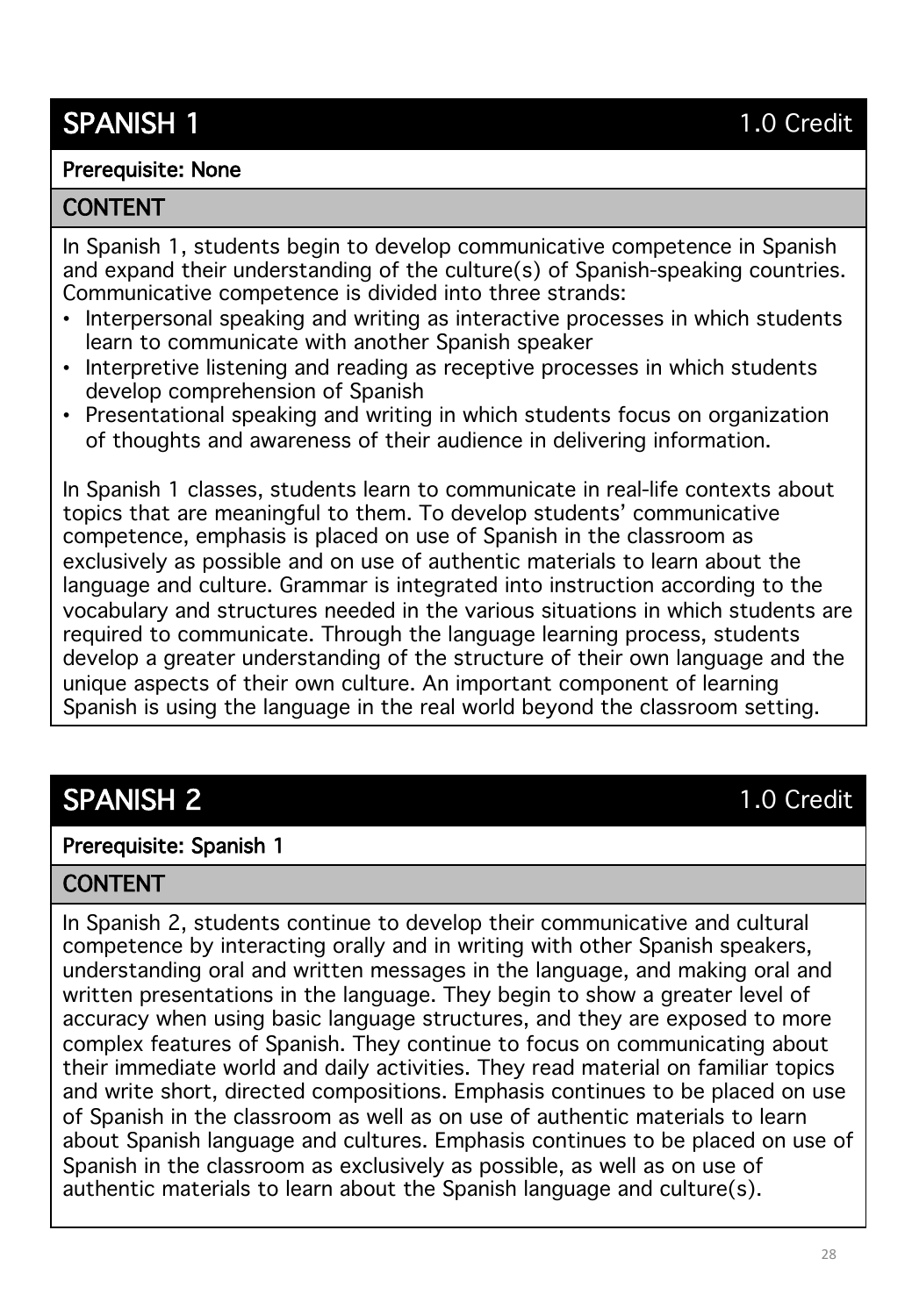# Prerequisite: Spanish 2

# **CONTENT**

In Spanish 3, students continue to develop their communicative and cultural competence by interacting orally and in writing with other Spanish speakers, understanding oral and written messages in the language, and making oral and written presentations in Spanish. They communicate on a variety of topics at a level commensurate with their study, using more complex structures in the language and moving from concrete to more abstract concepts in a variety of time frames. They comprehend the main ideas of authentic materials that they listen to and read and are able to identify significant details when the topics are familiar. Students develop the ability to sustain a conversation in Spanish about topics that include historical and contemporary events and issues. Emphasis continues to be placed on use of Spanish in the classroom as exclusively as possible, as well as on use of authentic materials to learn about the Spanish language and culture(s).

# SPANISH 4 1.0 Credit

#### Prerequisite: Spanish 3

# **CONTENT**

Programa de espanol MEP. Explicacion del contenido.

El programa de estudio de español en sus contenidos toma como fundamento la lectura, comunicación oral y escritura para crear nuevas formas de expresión. Como parte del contenido en la clase de español se debe ensenar y desarrollar el uso correcto de la lengua en lo referente a su morfología, sintaxis y fonética. En el desarrollo de competencias específicas, lingüísticas sociolingüísticas, discursivas o textuales el estudiante debe dominar las habilidades, destrezas, actitudes y valores requeridos para su interacción, tanto de forma oral como escrita.

Contenido que el estudiante debe mostrar no solo comprensión sino el correcto uso:

- Dominio en el código lingüístico.
- Adecuación de la forma del mensaje.
- Cohesión textual.
- Unión y estructuración de frases.
- Coherencia y relación entre los diferentes significados de un texto.
- Dominios de estrategias para solucionar los problemas comunicativos que se presenten.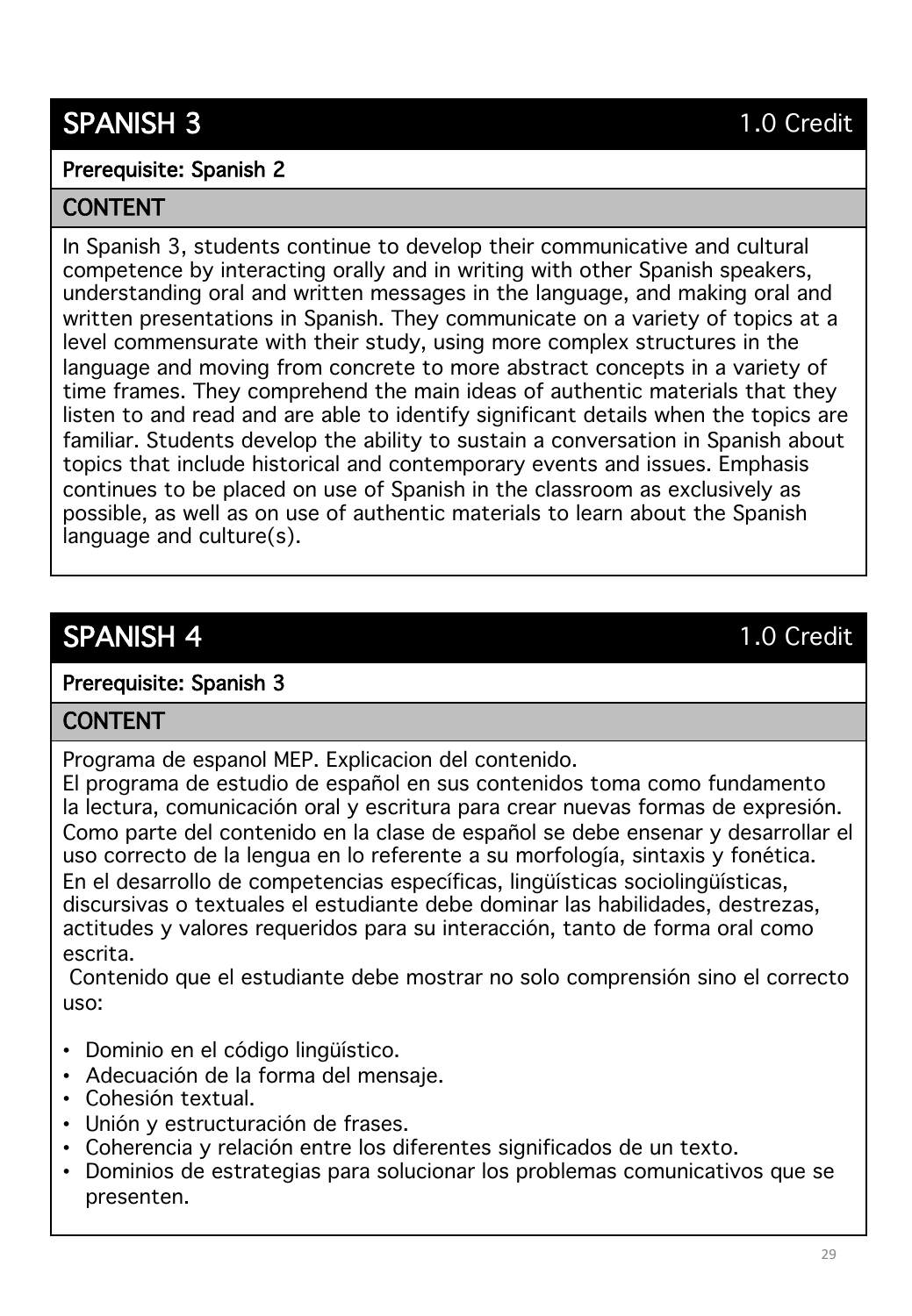# AP SPANISH LANGUAGE & CULTURE 1.0 Credit

# Prerequisite: Spanish 3 or 4 (grade of 85% or above)

# CONTENT

The AP Spanish Language and Culture course emphasizes communication (understanding and being understood by others) by applying interpersonal, interpretive, and presentational skills in real-life situations. This includes vocabulary usage, language

control, communication strategies, and cultural awareness. The AP Spanish Language and Culture course strives not to overemphasize grammatical accuracy at the expense of communication. To best facilitate the study of language and culture, the course is taught almost exclusively in Spanish.

The AP Spanish Language and Culture course engages students in an exploration of culture in both contemporary and historical contexts. The course develops students' awareness and appreciation of cultural products (e.g., tools, books, music , laws, conventions, institutions); practices (patterns of social interactions within a culture); and perspectives (values, attitudes, and assumptions).

It is equivalent to first-year Spanish courses offered by many colleges, therefore this course will be rigorous and collegiate in its presentation. Topics meet requirements set by the College Board.

You can learn more about the course here: [https://apcentral.collegeboard.org/courses/ap-spanish-language-and](https://apcentral.collegeboard.org/courses/ap-spanish-language-and-culture/course?course=ap-spanish-language-and-culture)culture/course?course=ap-spanish-language-and-culture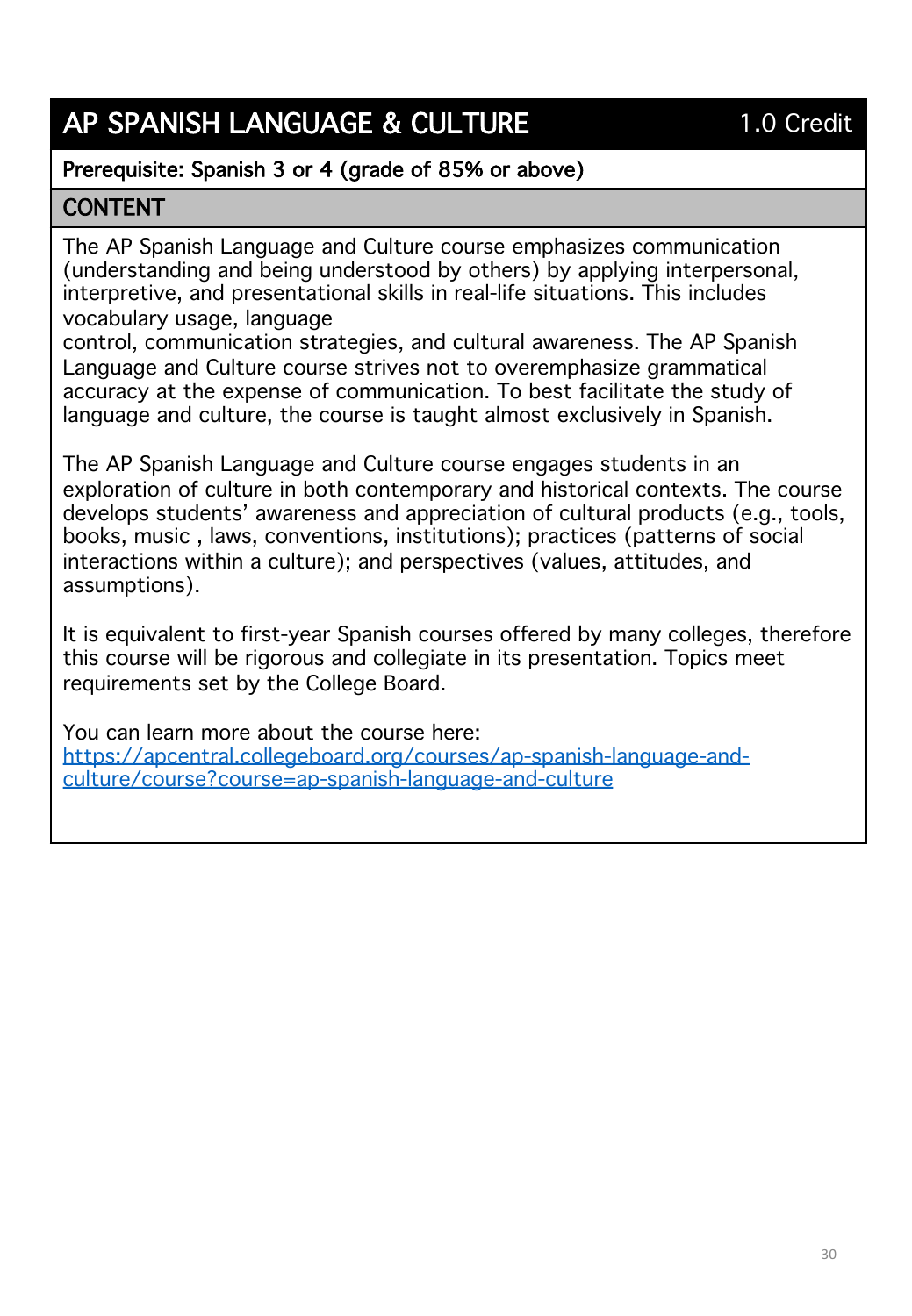# Fine Arts Graduation Requirements – 1 credit

Art: These courses offer opportunities to learn, explore, and concentrate on the visual art concepts while including activities in all major areas of art. Critical thinking and expression of ideas in art forms will help students to appreciate the value of art in meeting 21<sup>st</sup> century challenges, relate art to life, social and community issues.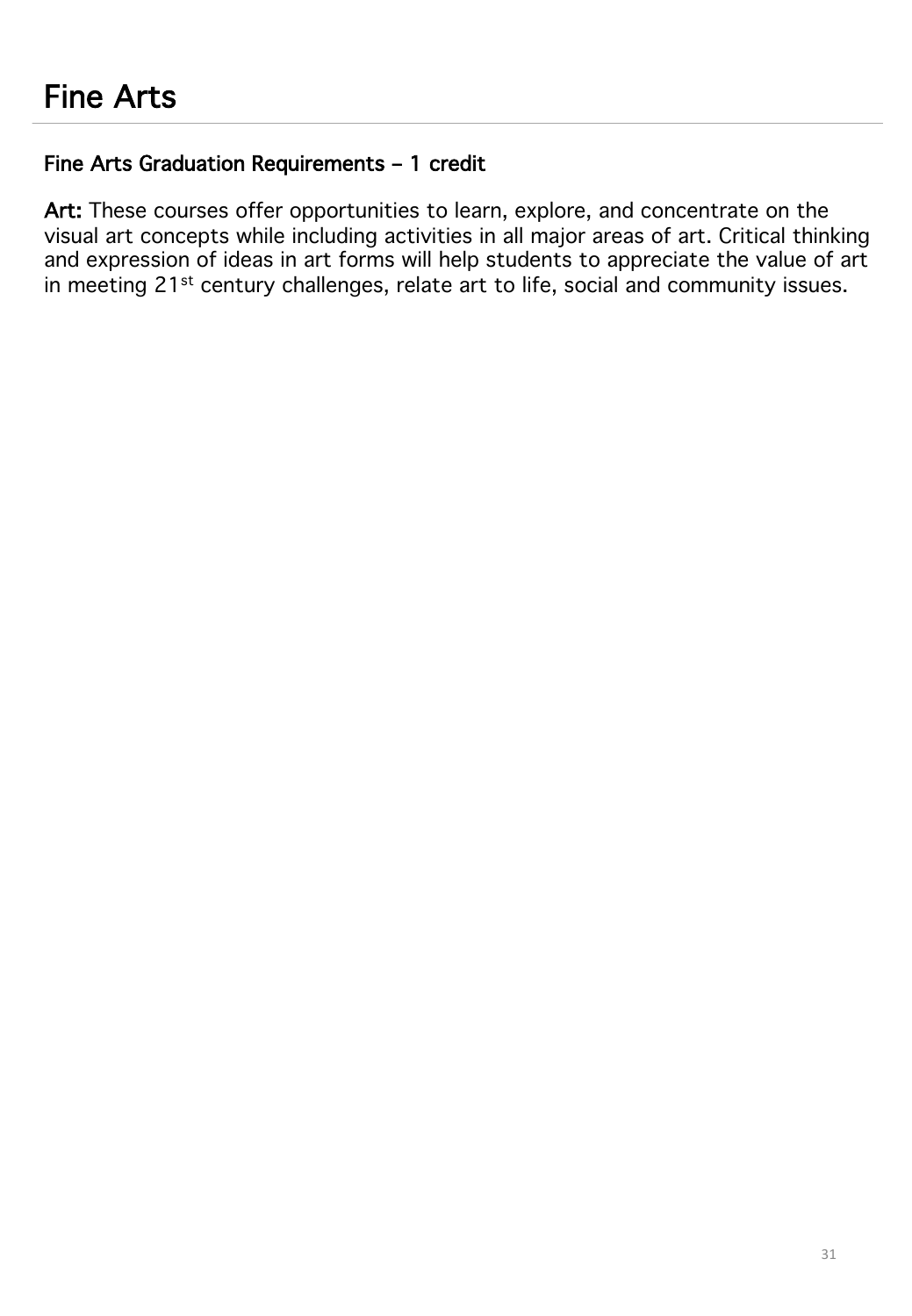# ART 6-8

# Prerequisite: None

### **CONTENT**

An intermediate course in which students focus on the application and synthesis of previously learned concepts and more complex technical skills as students manipulate the elements of art (color, form, line, shape, space, texture, value) and the principles of design (balance, contrast, emphasis, movement, pattern, proportion, rhythm, unity, variety) in the art-making process. Observational and value drawing exercises are expanded. Color studies are reinforced using wet & dry media. Emphasis is on the development of visual language and artistic skills in various media. Creative problem solving and experimentation continue, maintaining a highly individualized response and expression.

# ART 9-12 0.5 Credit

#### Prerequisite: None

#### **CONTENT**

A wide variety of media are presented in this course and may include drawing, printmaking, and painting materials as well as ceramics, textiles and sculpture while exploring both traditional and modern techniques. Students are encouraged to develop individual responses and solutions to the concepts presented in class. Students develop skills in the basics of line, shape, shade and texture in both two dimensional and three- dimensional forms. Art 9-12 is both an academic and practical program. Research involving art movements and artists is integrated with art production.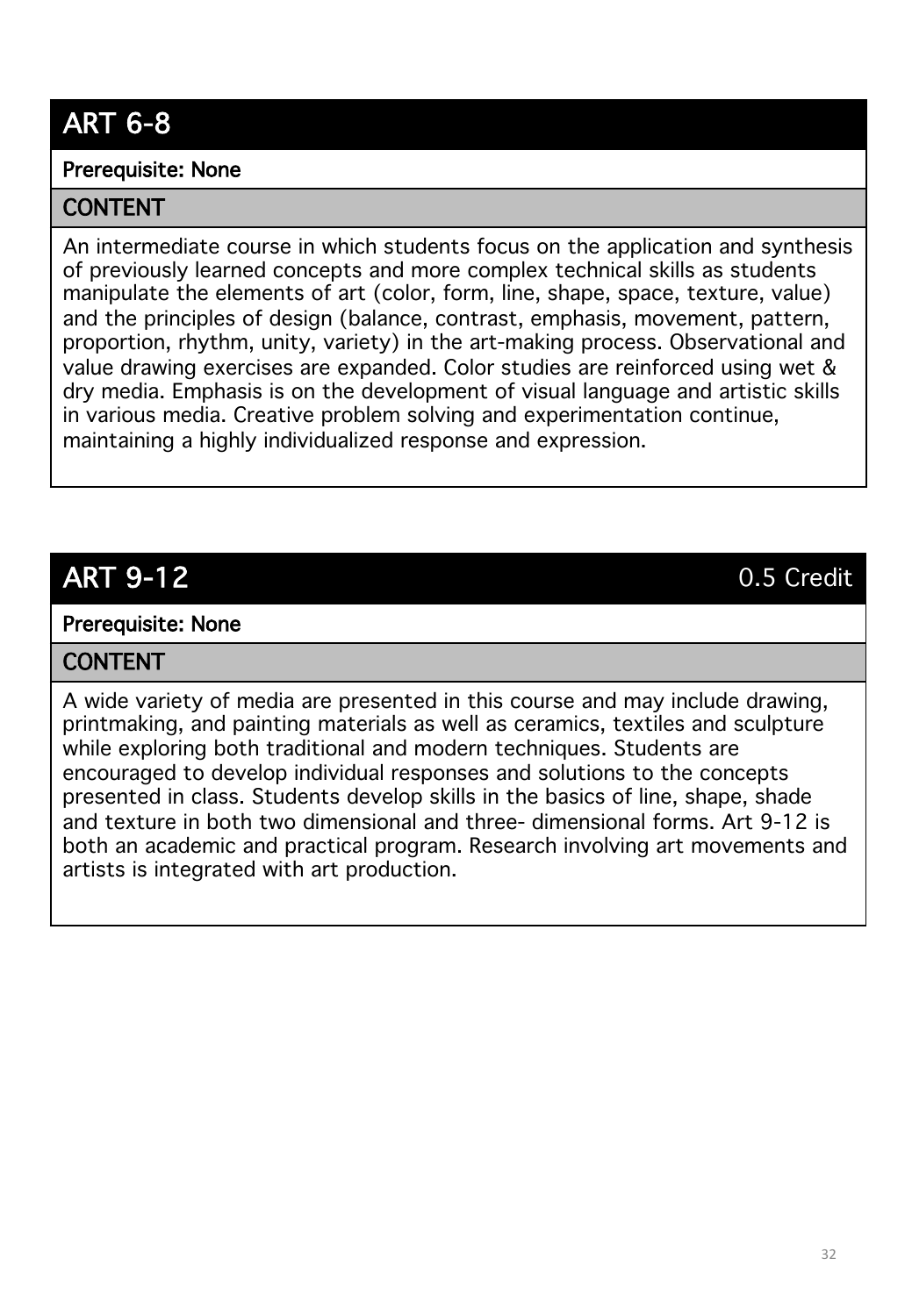# Physical Education Graduation Requirements – 1 credit

Physical education classes provide opportunities for students to improve lifelong health, fitness, and activity related skills. Physical education presents information that challenges students to improve personal fitness levels and participate in individual and team activities. Physical education is an essential component in the education of the whole child by linking cognitive knowledge to physical activity and social interaction.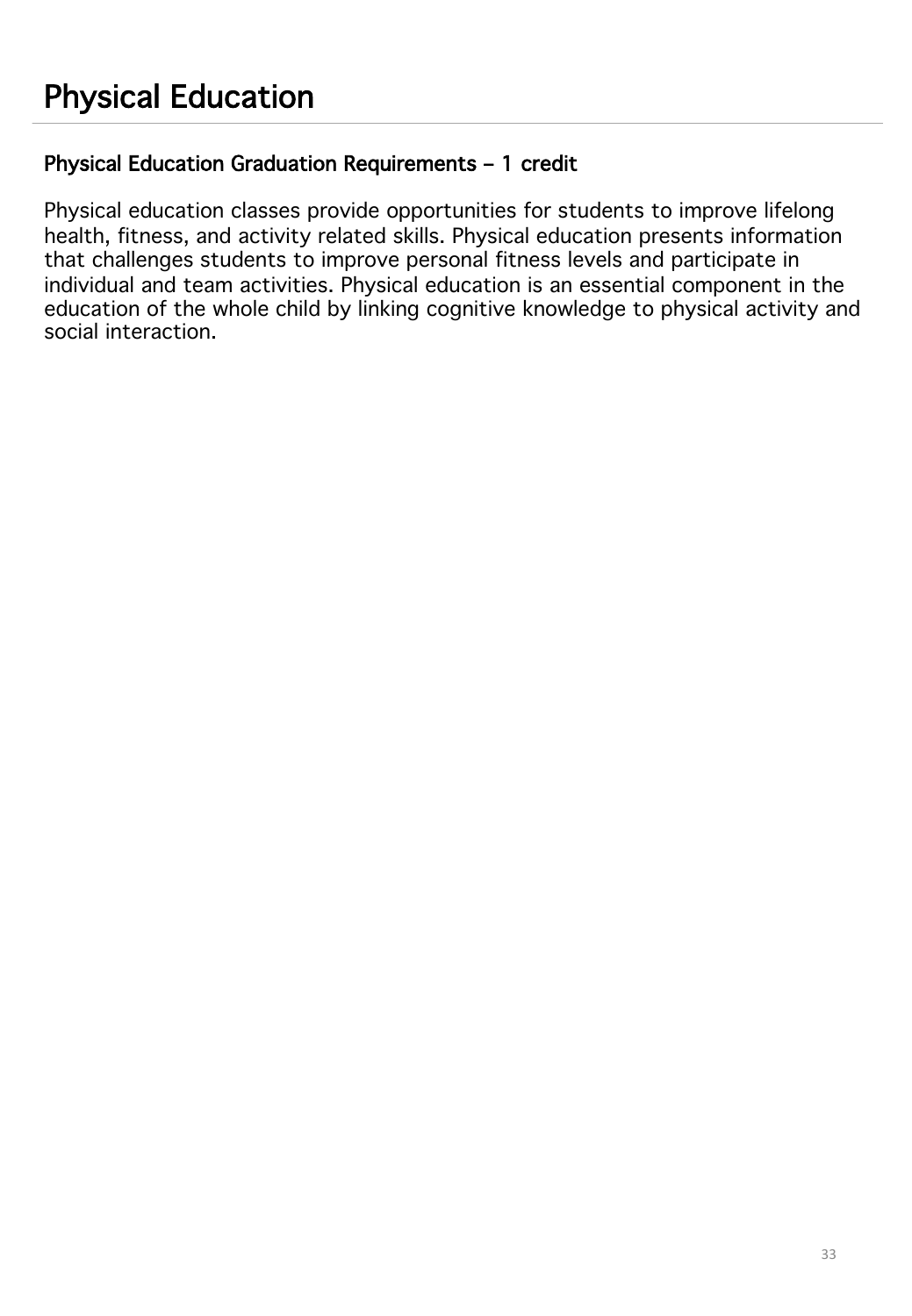# PHYSICAL EDUCATION 6-8

#### Prerequisite: None

#### **CONTENT**

Students develop competence in modified versions of various game/sport, rhythmic, and recreational activities. They vary movement during dynamic and changing game situations. Recreational pursuits become an additional curriculum option, broadening lifelong physical activity options. The ability to analyze skill performance through observing and understanding critical elements (small, isolated parts of the whole skill or movement) is increasingly apparent, as is the application of basic scientific principles of movement and personal fitness. Students relate the importance of physical activity to health, focusing particularly on obesity and stress. They create plans for improving personal fitness. Students continue to develop responsible personal and social behaviors by demonstrating decision-making skills, conflict-resolution skills, appropriate etiquette, and respect for others. Students achieve and maintain personal fitness standards and set reasonable and appropriate goals for improvement or maintenance of health-related fitness.

# PHYSICAL EDUCATION & HEALTH 9-12 0.5 Credit

# Prerequisite: None

#### **CONTENT**

The student will demonstrate the domain of the movement skills and the patterns that will be apply to the physical activity in selected movements. Documental test in a competence level in all the basic knowledge necessary for a selected activity and the capacity to use the skill with consistency on the right configuration. The student should demonstrate a comprehension of the rules an strategies of the selected activity, and apply them suitable PE elective offers to the students the opportunity to participate in activities with fitness.

Topics in Health are part of the PE program, 1 day per week.

The students will select the zones where they want to concentrate to study, some options can be:

- Aerobic
- Water sports
- Individual sports
- All life activity
- Fresh air activity
- Team sports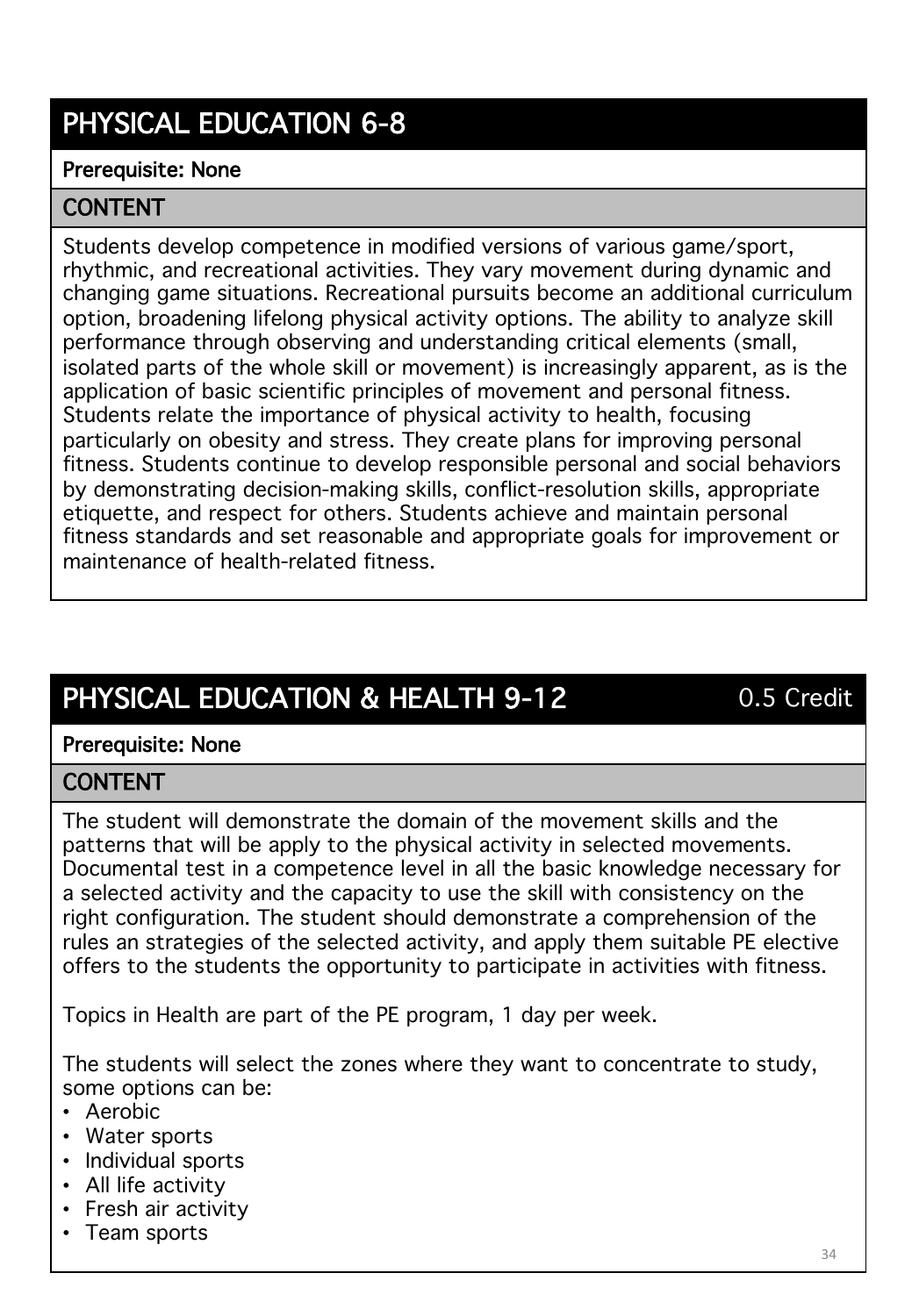# Enrichment Electives

Enrichment courses are designed to provide challenging opportunities for students to develop knowledge and skills in fields of interest. These courses are designed to complement, enhance, and integrate learning opportunities with the required curricula. With enrichment classes targeted toward building skill sets for life, students are able to exercise a wide variety of thinking modes, such as inductive, deductive, metacognition, empathy, compassion, and visual thinking.

These courses cover a wide array of topics. Classes in any given year reflect current interests and help to maintain relevance in a rapidly changing world.

# HEALTH 6-8

#### Prerequisite: None

#### CONTENT

Students will learn about healthy eating practices by acquiring a deeper understanding of nutritional concepts and the relationship between nutrition and disease. They will learn approaches to managing their own food in-take, making healthy food choices, and promoting healthy eating to others. They will also study personal safety including situations that students in these grades may encounter as they become more independent and active in a wider variety of situations and environments, including online and virtual environments. Students also consider the consequences of bullying, harassment, as well as violent behavior and examine ways of preventing or responding to it. The course will look at substance use, addictions, mental health and stress, as well as develop their understanding of the consequences of addictions and examine how concerns with body image, which are very prevalent at this age, can lead to problematic substance use. Finally, students will study human development and sexual health. There is an emphasis on developing the skills needed for maintaining healthy relationships and acquiring the knowledge and skills needed to make informed decisions about their sexual health.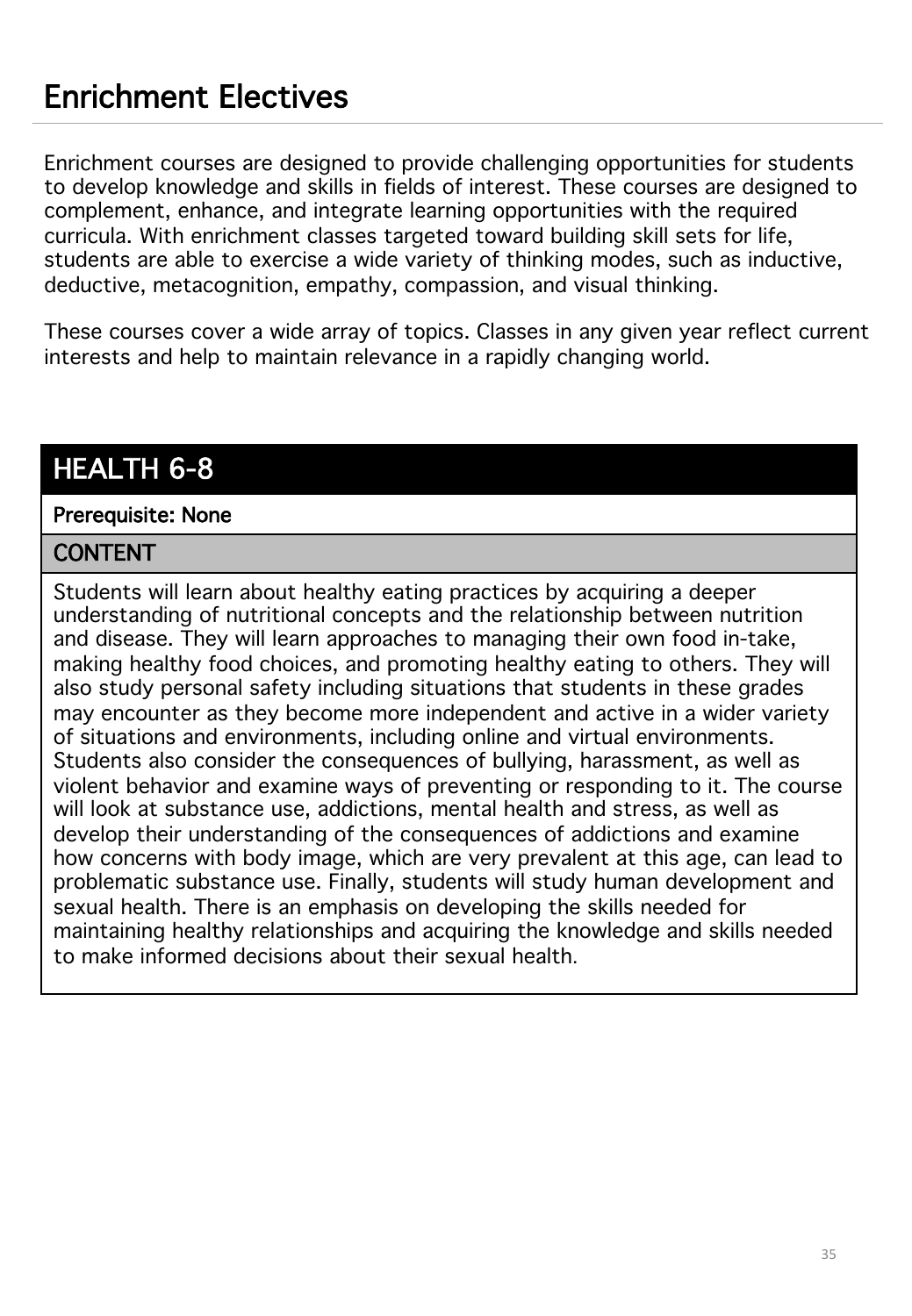# PERSONAL FINANCE 0.5 Credits

# Prerequisite: None

# CONTENT

This half-credit course builds a strong foundation in economics and personal finance to help students function effectively as consumers, workers, savers, investors, entrepreneurs, and active citizens. Students learn that their own human capital (knowledge and skills) is their most valuable resource and that investing in education and training improves the likelihood of their future economic success. This course also helps students develop thinking skills that include analyzing real-world situations, economic reasoning, decision making, and problem solving. Students learn the benefits of compound interest over time and that poor money management can lead to difficulty in obtaining credit. Students practice weighing costs and benefits of options when making choices about such things as careers, insurance, housing, investments, savings, automobiles, health care, and more.

# COMPUTER APPLICATIONS 6.5 Credits

#### Prerequisite: Must have Microsoft Office Suite on personal computer

#### **CONTENT**

Students will explore computer skills and applications needed on a personal, school/college, and career level. The focus of this course is to provide knowledge and skills associated with Microsoft Office applications including Word, PowerPoint, Excel, Outlook, and Teams. Students will also be introduced to video editing and web design during the course. Students will create various documents: reports, business letters, tables, databases, spreadsheets, videos, web sites, and brochures. In addition, students will expand their knowledge of computer terminology, parts of a computer, and search strategies on the Internet.